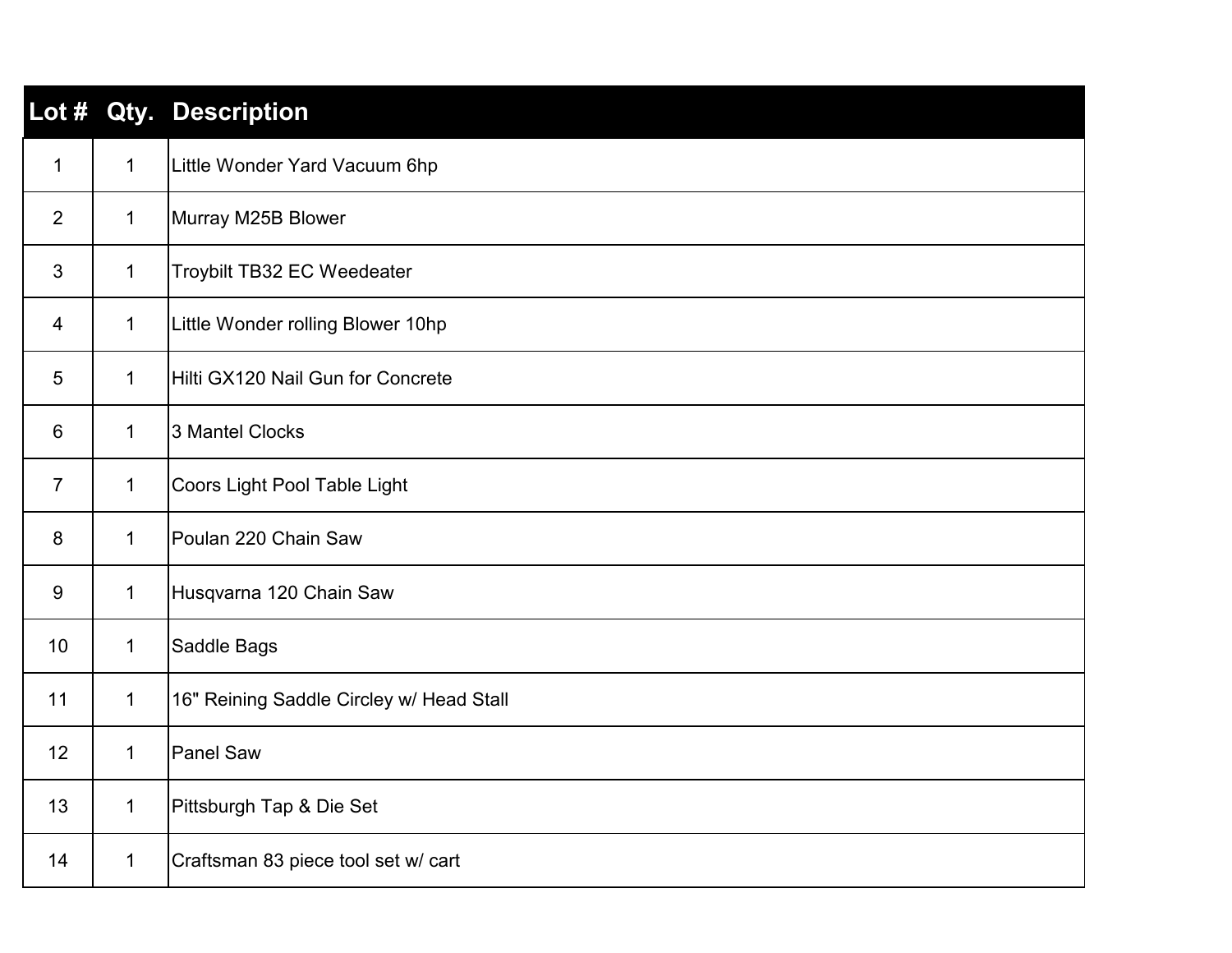|    |              | Lot # Qty. Description       |
|----|--------------|------------------------------|
| 15 | $\mathbf 1$  | Set of Misc. wrenches        |
| 16 | $\mathbf{1}$ | 2 Small Tubs of Wrenches     |
| 17 | $\mathbf{1}$ | Set of Misc. wrenches        |
| 18 | $\mathbf 1$  | <b>Small Tub of Wrenches</b> |
| 19 | $\mathbf 1$  | Tub w/ Allen Wrenches etc.   |
| 20 | $\mathbf 1$  | Impact Socket set            |
| 21 | $\mathbf 1$  | 3/4" Drive Tool Set          |
| 22 | $\mathbf 1$  | Shop Vac Hang up Vacuum      |
| 23 | $\mathbf 1$  | Pair Gas Cans                |
| 24 | $\mathbf 1$  | <b>Red Shop Stool</b>        |
| 25 | $\mathbf 1$  | Dewalt 3/4" Hand Planer      |
| 26 | $\mathbf 1$  | 3/8" Close Quarter Drill     |
| 27 | $\mathbf 1$  | 3/8" Close Quarter Drill     |
| 28 | 1            | <b>Brazing Set</b>           |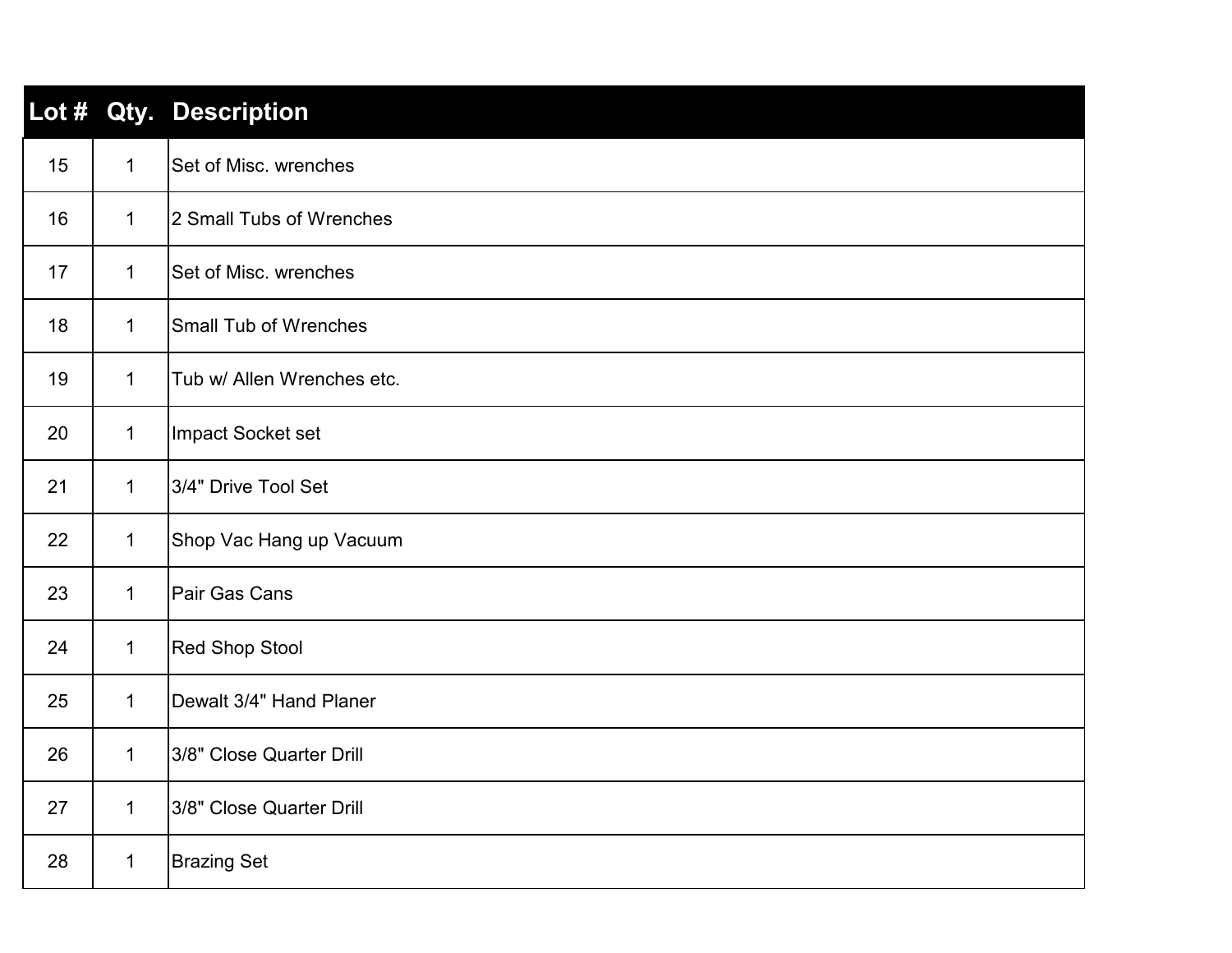| Lot $#$ |              | Qty. Description               |
|---------|--------------|--------------------------------|
| 29      | $\mathbf{1}$ | <b>Group of Hand Tools</b>     |
| 30      | $\mathbf{1}$ | <b>Wrench Group</b>            |
| 31      | $\mathbf 1$  | Pipe Wrench group              |
| 32      | $\mathbf{1}$ | Hammer Group                   |
| 33      | $\mathbf 1$  | <b>Hammer Group</b>            |
| 34      | $\mathbf 1$  | <b>Hammer Group</b>            |
| 35      | $\mathbf 1$  | <b>Hammer Group</b>            |
| 36      | $\mathbf{1}$ | <b>Ball Pin Hammer Group</b>   |
| 37      | $\mathbf{1}$ | Small Maul Group               |
| 38      | $\mathbf{1}$ | <b>Mallet Group</b>            |
| 39      | $\mathbf 1$  | Porter Cable Table Top Grinder |
| 40      | $\mathbf{1}$ | <b>Box w/ Torches/Straps</b>   |
| 41      | $\mathbf{1}$ | Pair of Bar Clamps             |
| 42      | $\mathbf 1$  | <b>Bottle Jack</b>             |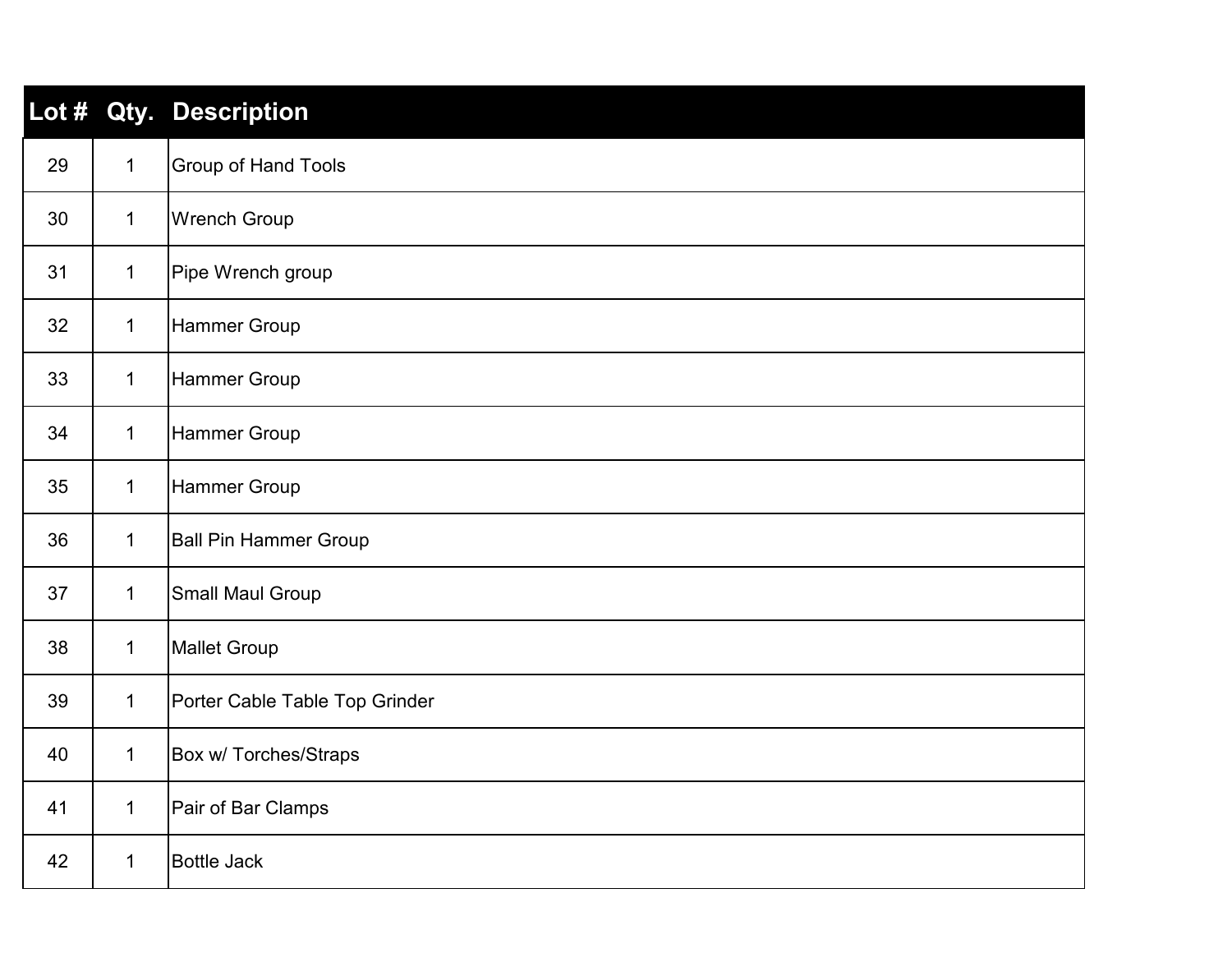|    |              | Lot # Qty. Description          |
|----|--------------|---------------------------------|
| 43 | $\mathbf 1$  | Socket Set 1/2" Drive           |
| 44 | $\mathbf{1}$ | <b>Table Vise</b>               |
| 45 | $\mathbf 1$  | 12 Volt Winch                   |
| 46 | $\mathbf 1$  | Craftsman 1/2" Drill            |
| 47 | $\mathbf 1$  | Senco Air Stapler               |
| 48 | $\mathbf 1$  | Dayton 1/2" Drill               |
| 49 | $\mathbf 1$  | Electric Grinder                |
| 50 | $\mathbf 1$  | 2 Electric Dills                |
| 51 | $\mathbf 1$  | Porta Cable Brad Nailer         |
| 52 | $\mathbf 1$  | Schauer 200 AMP Battery Charger |
| 53 | $\mathbf 1$  | Rikon Band Saw w/ Extra Blades  |
| 54 | $\mathbf 1$  | Task Force 10" Band Saw         |
| 55 | $\mathbf 1$  | <b>Group of Tarps</b>           |
| 56 | $\mathbf 1$  | Craftsman 3500 Watt Generator   |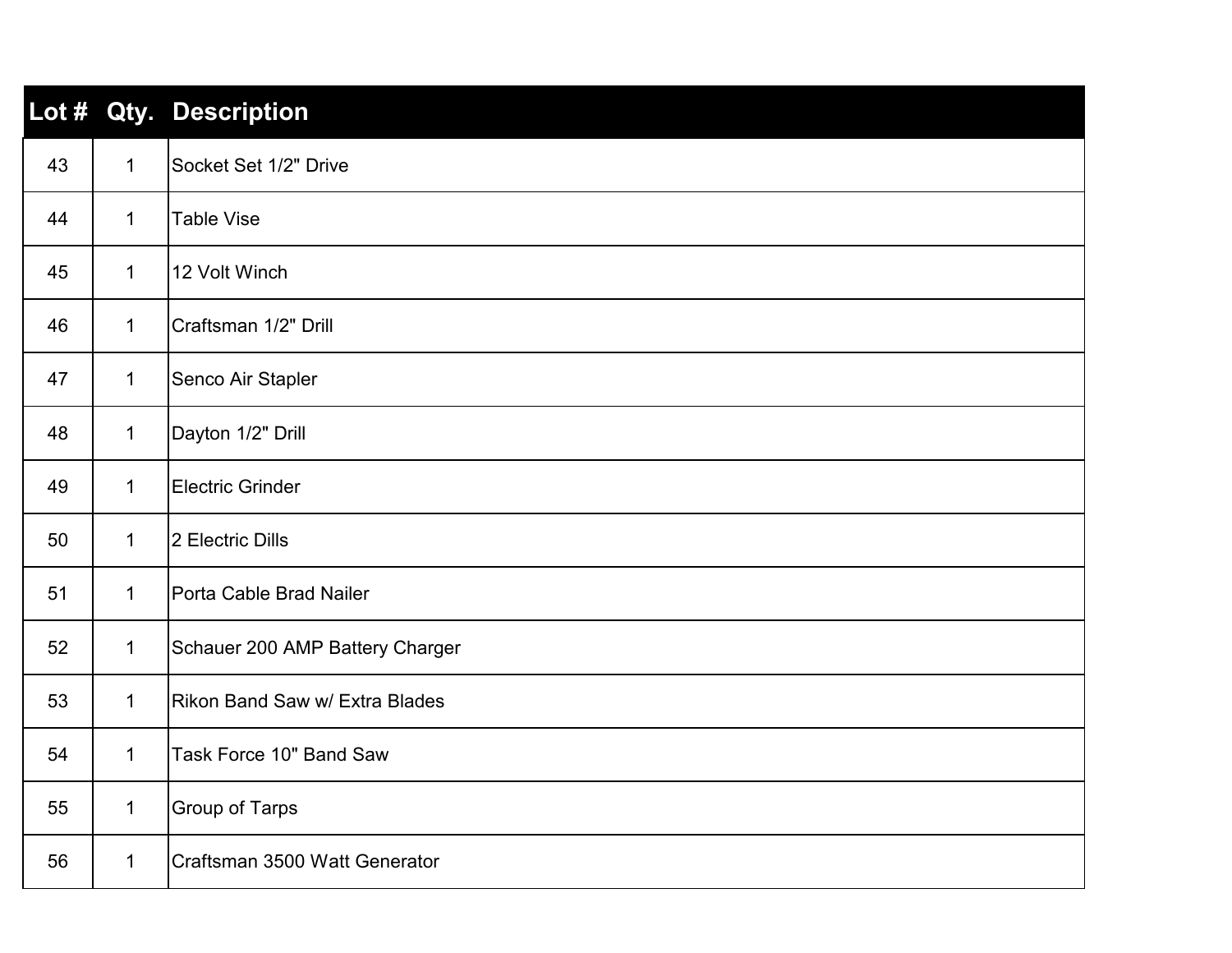| Lot # |              | <b>Qty. Description</b>                                                           |
|-------|--------------|-----------------------------------------------------------------------------------|
| 57    | $\mathbf{1}$ | 2 3/4 Tonn Floor Jack                                                             |
| 58    | $\mathbf{1}$ | <b>Car Mover Jack</b>                                                             |
| 78    | $\mathbf 1$  | 4 Quart Pots                                                                      |
| 79    | $\mathbf{1}$ | <b>Banding Machine</b>                                                            |
| 80    | $\mathbf 1$  | <b>Craftsman Tool Box</b>                                                         |
| 81    | $\mathbf 1$  | <b>Pair of Seed Shovels</b>                                                       |
| 82    | $\mathbf{1}$ | <b>Red Shop Cart</b>                                                              |
| 83    | $\mathbf{1}$ | 2 Step Ladder                                                                     |
| 84    | $\mathbf 1$  | <b>Wooden Saw Horses</b>                                                          |
| 85    | $\mathbf{1}$ | Dayton 3Z913E Wire Feed Welder                                                    |
| 86    | $\mathbf{1}$ | Trailer 4' 9" x 7' 9" long Year: 2000<br>VIN/SERIAL: H4J2FBAH131064032 Title: YES |
| 87    | $\mathbf{1}$ | 40 in. working Platform Step Stool                                                |
| 88    | $\mathbf{1}$ | Pair Aluminum Ramps                                                               |
| 89    | $\mathbf 1$  | <b>Homelite Chainsaw</b>                                                          |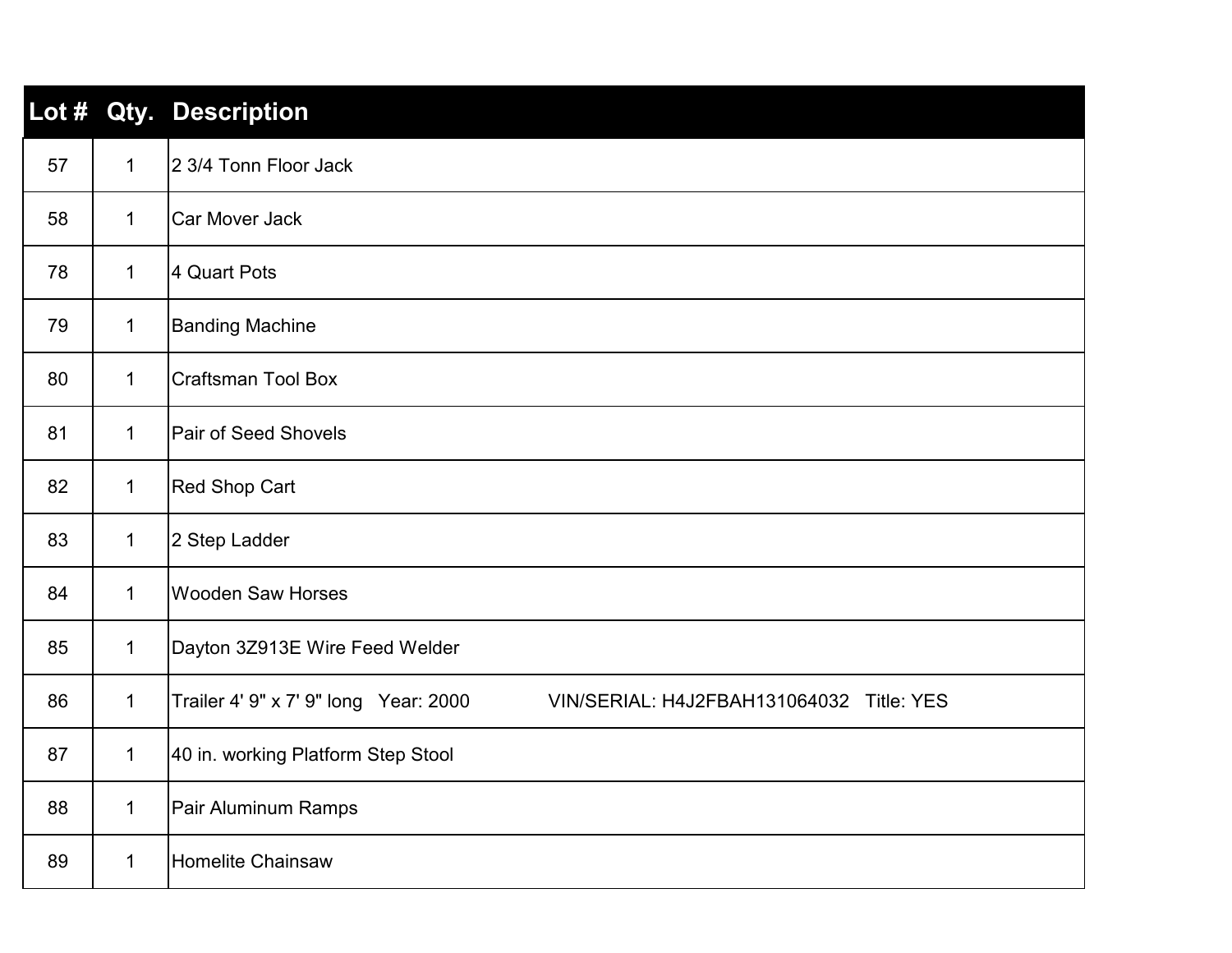| Lot # |              | <b>Qty. Description</b>                                                                                          |
|-------|--------------|------------------------------------------------------------------------------------------------------------------|
| 90    | $\mathbf{1}$ | <b>Gas Heater Heads</b>                                                                                          |
| 91    | 1            | <b>Welding Leads/Torch</b>                                                                                       |
| 92    | 1            | Pair Black Ramps                                                                                                 |
| 93    | 1            | Shop Vac Hang up Vacuum                                                                                          |
| 94    | 1            | Sway Bar & Hitch                                                                                                 |
| 95    | 1            | Marhthon Electric Air Compressor Model: L425100A                                                                 |
| 96    | 1            | 60" Toro Grand Stand Kawasaki Mower Model: 74553<br>MI/HR: 2,139 hrs                                             |
| 97    | $\mathbf{1}$ | 3100Z Ferris 61" Zeroturn Fast Vac Bagger Model: 5900786<br>MI/HR: 1,872 hrs on machine not sure<br>on new motor |
| 100   | $\mathbf 1$  | <b>Hyper Tough String Trimmer</b>                                                                                |
| 101   | $\mathbf 1$  | Craftsman 3300 PSI Power Washer                                                                                  |
| 102   | $\mathbf 1$  | Craftsman 3000 PSI Power Washer                                                                                  |
| 103   | 1            | Briggs Straton 3000 PSI Power washer                                                                             |
| 104   | 1            | Craftsman 140 cc Push Mower w/ Bagger                                                                            |
| 105   | 1            | <b>Huffy Carom Bicycle</b>                                                                                       |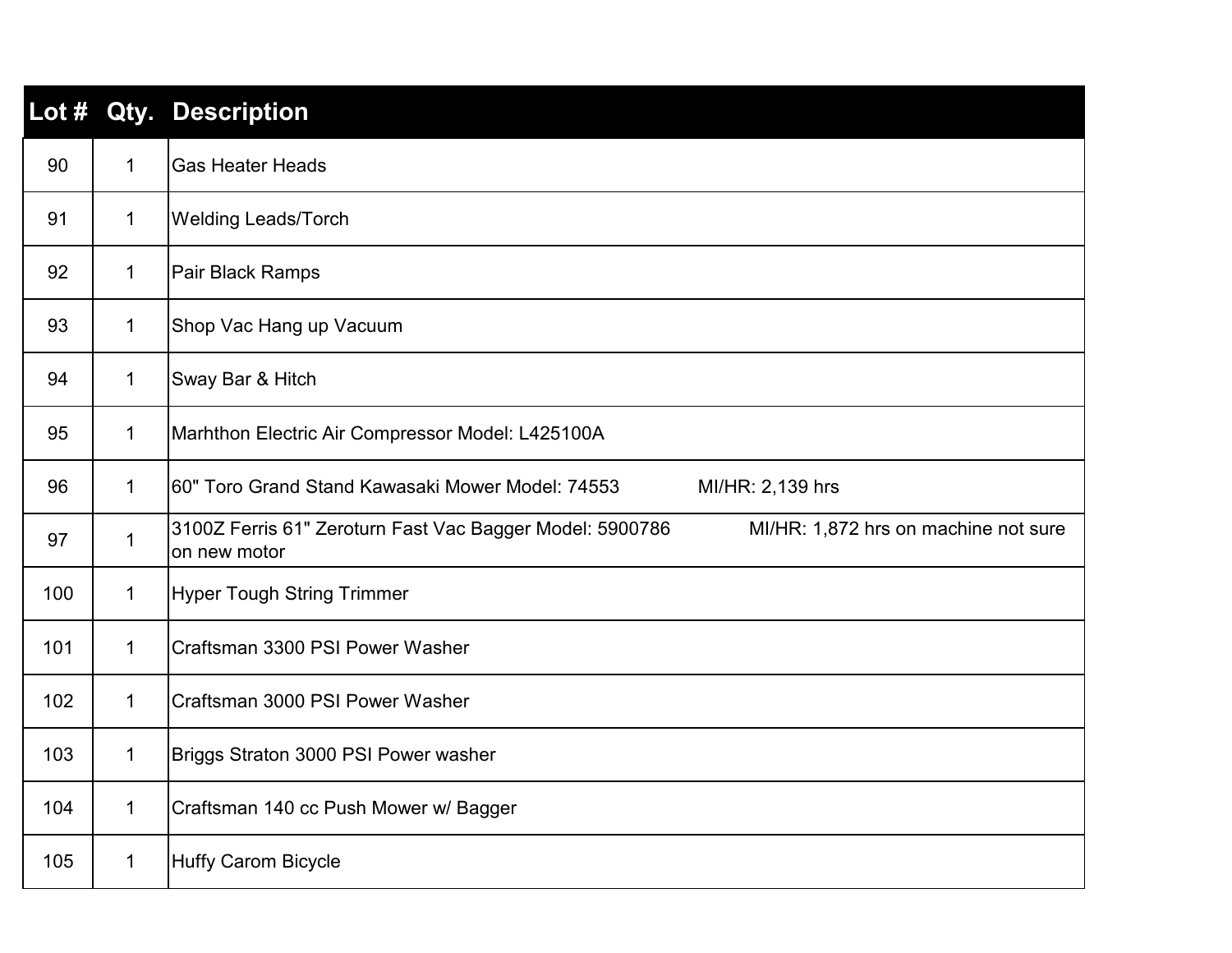| Lot # |              | <b>Qty. Description</b>                    |
|-------|--------------|--------------------------------------------|
| 106   | $\mathbf{1}$ | <b>Huffy NEL Lasso Girls Bicycle</b>       |
| 107   | $\mathbf 1$  | Schwinn Sidewinder Bicycle                 |
| 108   | $\mathbf 1$  | Genesis Bicycle                            |
| 109   | 1            | Huffy Rough Neck 24" 18 speed Bicycle      |
| 110   | $\mathbf 1$  | <b>Genesis Incline Bicycle</b>             |
| 111   | $\mathbf 1$  | <b>Huffy Perfect Frame Bicycle</b>         |
| 112   | $\mathbf 1$  | Huffy Rock 20" Bicycle                     |
| 113   | 1            | <b>ATV Snowplow</b>                        |
| 114   | $\mathbf 1$  | Landscape Fabric group                     |
| 115   | 1            | <b>Suction Pipe/ PVC</b>                   |
| 116   | 1            | Post Auger by Thunder Bay                  |
| 117   | $\mathbf 1$  | 14" Trailer Wheels/Tires                   |
| 118   | $\mathbf 1$  | 18" Aluminum Jeep Wheel 255 x 70 x 18 tire |
| 119   | 1            | <b>Grill for Tractor</b>                   |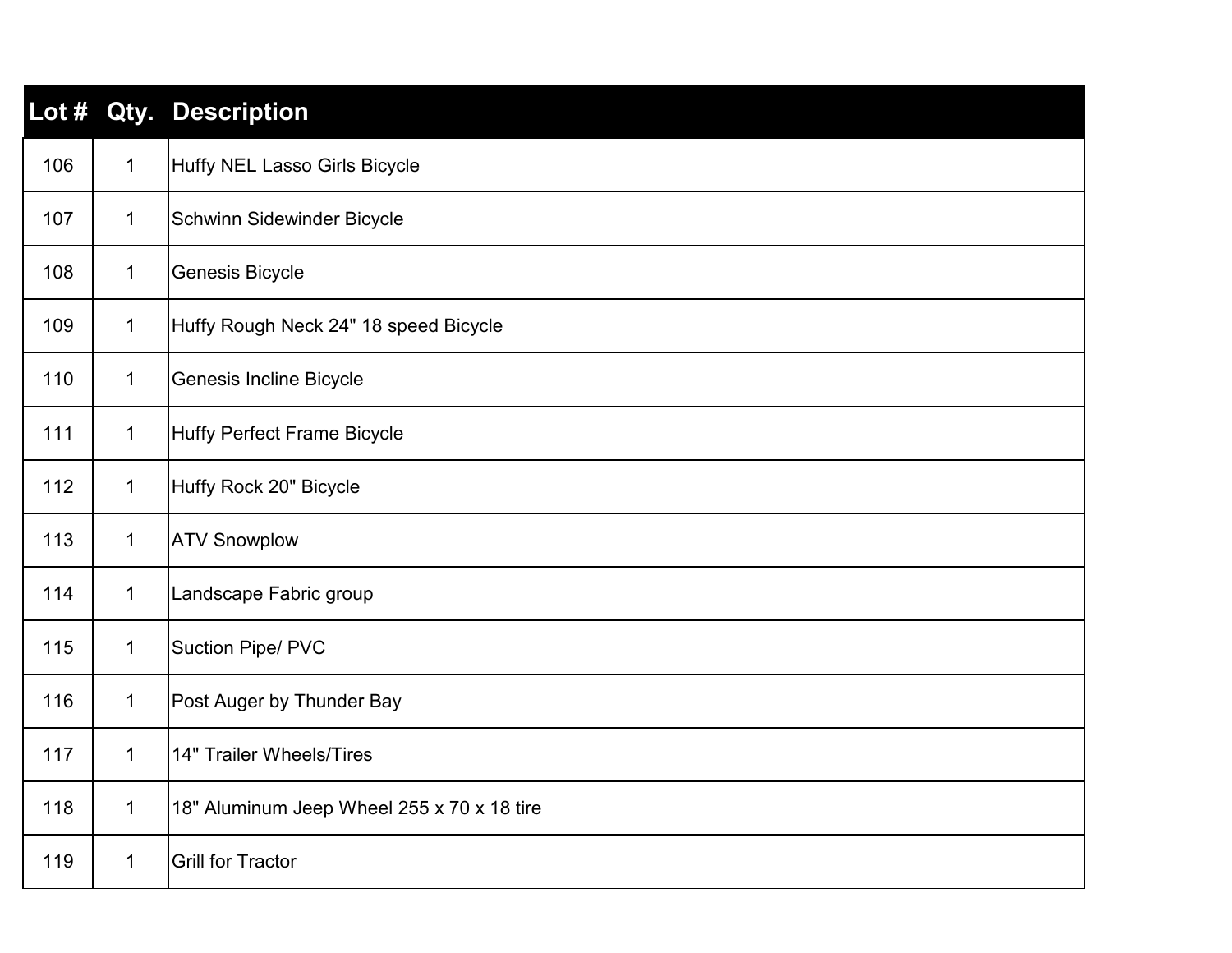|     |                | Lot # Qty. Description          |
|-----|----------------|---------------------------------|
| 120 | $\mathbf{1}$   | Champion 3500 Generator         |
| 121 | $\mathbf{1}$   | Pair of 24" wheels              |
| 122 | $\mathbf{1}$   | Large Tarp                      |
| 123 | $\mathfrak{S}$ | <b>Gable Vents</b>              |
| 124 | $\mathbf 1$    | <b>Side Mount Truck Box</b>     |
| 125 | $\mathbf{1}$   | <b>Side Mount Truck Box</b>     |
| 126 | $\mathbf{1}$   | Pair of Ramps                   |
| 127 | $\mathbf{1}$   | Pair of Ramps                   |
| 128 | $\mathbf{1}$   | <b>Craftsman Dethacher</b>      |
| 129 | $\mathbf{1}$   | Pull behind aerator             |
| 130 | $\mathbf{1}$   | Empire 5 Brick Gas Heater       |
| 131 | $\mathbf{1}$   | Toro & MTD Push mower           |
| 132 | $\mathbf{1}$   | B/S 2200 PSI Power Washer       |
| 133 | $\mathbf{1}$   | <b>Everglow Kerosene Heater</b> |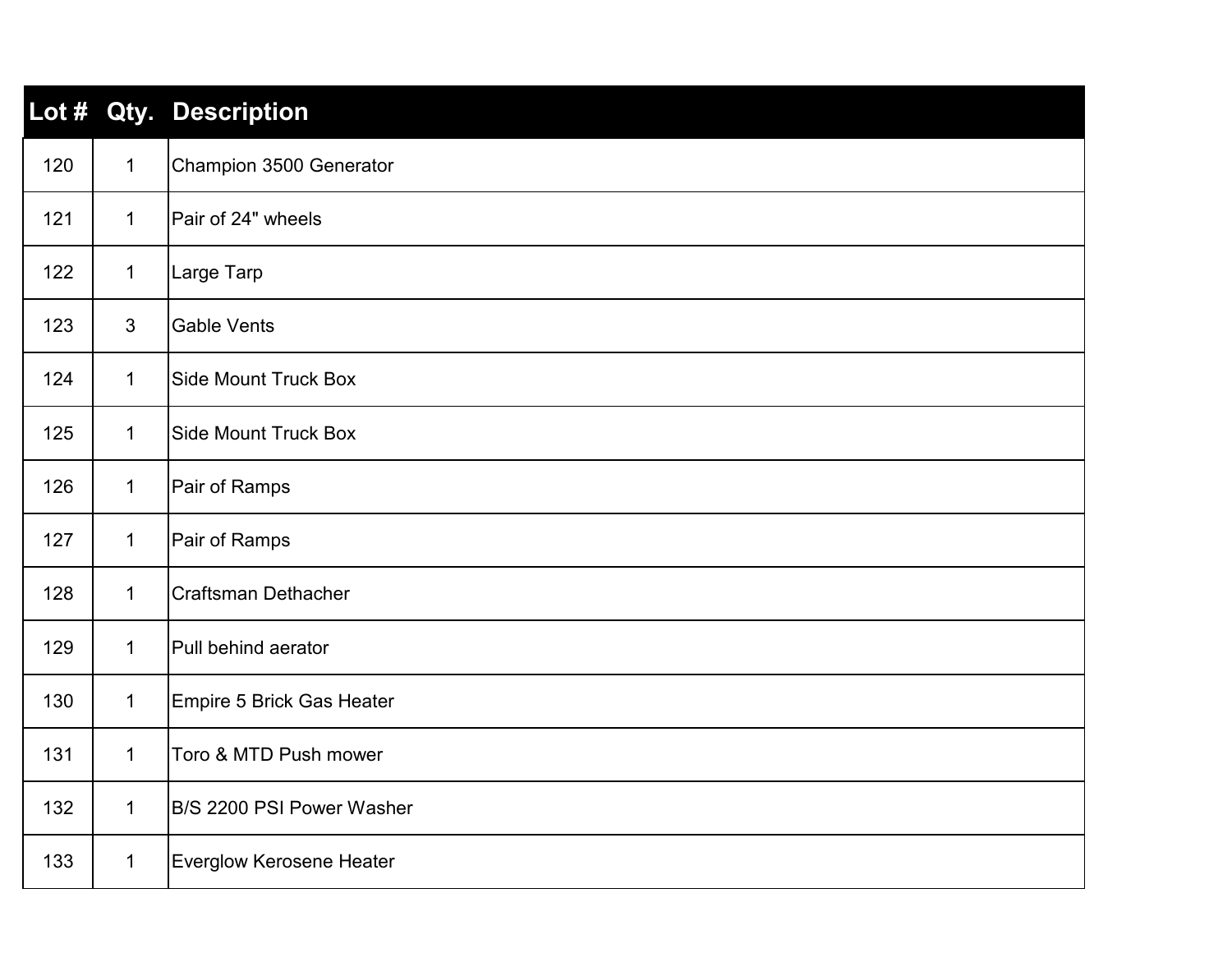| Lot # |              | Qty. Description                                       |
|-------|--------------|--------------------------------------------------------|
| 134   | $\mathbf{1}$ | 5000 Watt 10 HP Generator                              |
| 135   | $\mathbf{1}$ | Goat/Chicken Trailer - 40" x 48" NO TITLE<br>Title: NO |
| 136   | $\mathbf 1$  | 4000 PSI Powerwasher                                   |
| 137   | $\mathbf{1}$ | Honda EM3500S Generator                                |
| 138   | $\mathbf 1$  | 4 x 6 Trailer "NO TITLE"<br>Title: NO                  |
| 139   | $\mathbf{1}$ | <b>Lawn Trailer</b>                                    |
| 140   | $\mathbf{1}$ | <b>Shop Cart</b>                                       |
| 141   | $\mathbf{1}$ | Craftsman Spreader                                     |
| 142   | $\mathbf 1$  | <b>Tool Boxes/Socket</b>                               |
| 143   | $\mathbf{1}$ | Crate w/ Heavy Duty Cord                               |
| 144   | $\mathbf{1}$ | <b>Buckets/Saw Tools</b>                               |
| 145   | $\mathbf 1$  | <b>Chains &amp; Come Along</b>                         |
| 146   | $\mathbf{1}$ | <b>Group of Gas Cans</b>                               |
| 147   | $\mathbf{1}$ | Drop Cords/Charger                                     |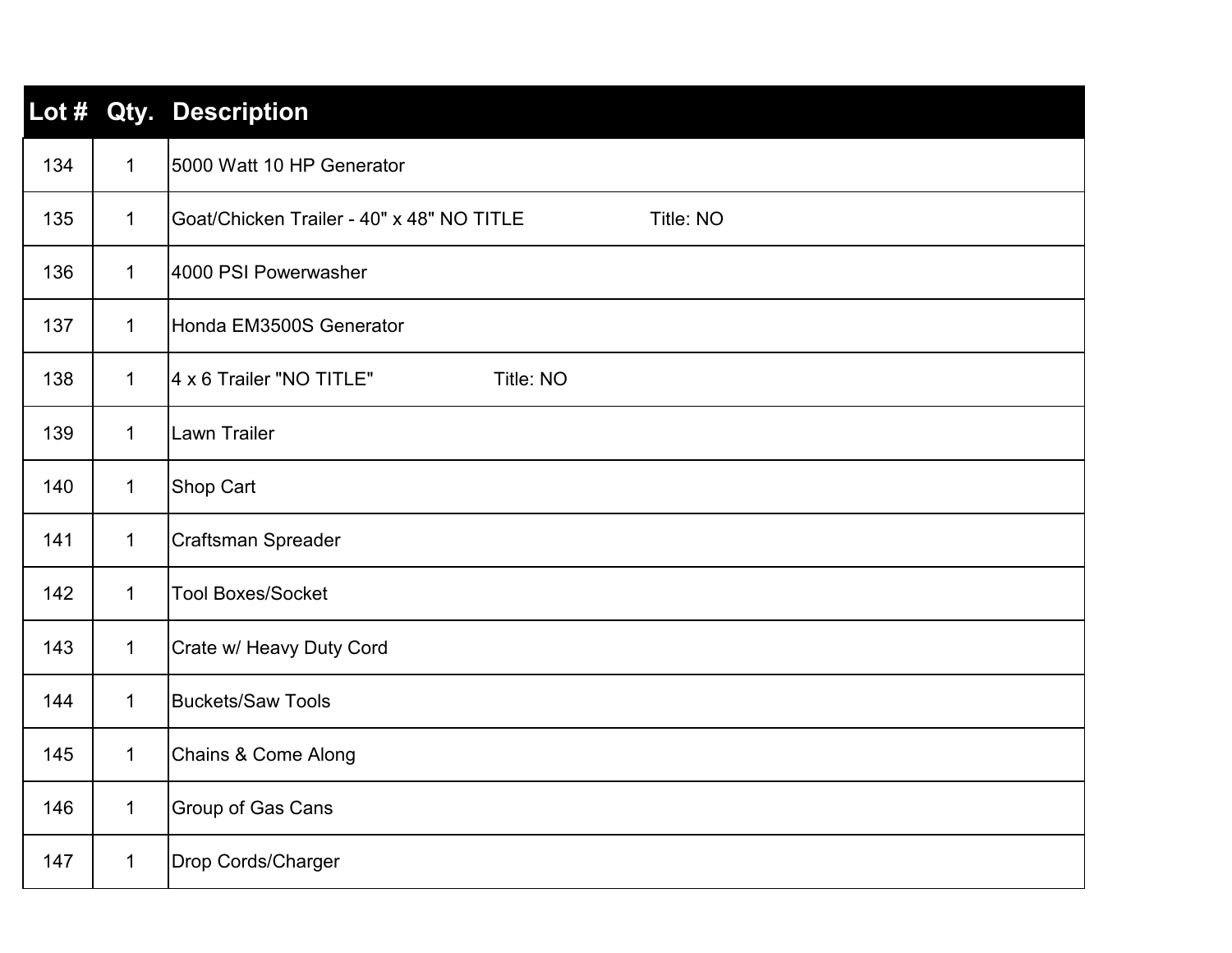| Lot $#$ |              | <b>Qty. Description</b>                                   |
|---------|--------------|-----------------------------------------------------------|
| 148     | $\mathbf 1$  | Hitch/Buckets tools/Tub                                   |
| 149     | $\mathbf{1}$ | Tools, Winch, Wash Tub                                    |
| 150     | $\mathbf{1}$ | <b>Group of Tool Boxes</b>                                |
| 151     | $\mathbf{1}$ | <b>Group of Tool Boxes</b>                                |
| 152     | 1            | <b>Hand Tool Group</b>                                    |
| 153     | $\mathbf{1}$ | <b>Blowers/ Mitre Saw group</b>                           |
| 154     | $\mathbf 1$  | Group of Buckets w/ Tools etc.                            |
| 155     | $\mathbf{1}$ | Red Homeade Trailer approx. 4' x 10 NO TITLE<br>Title: NO |
| 156     | $\mathbf{1}$ | 2 1/2" Fire Hose 100' long                                |
| 157     | $\mathbf{1}$ | 2 1/2" Fire Hose 100' long                                |
| 158     | 1            | 2 1/2" Fire Hose 100' long                                |
| 159     | $\mathbf{1}$ | 2 1/2" Fire Hose 100' long                                |
| 160     | $\mathbf 1$  | Pair of Truck Chrome Rails                                |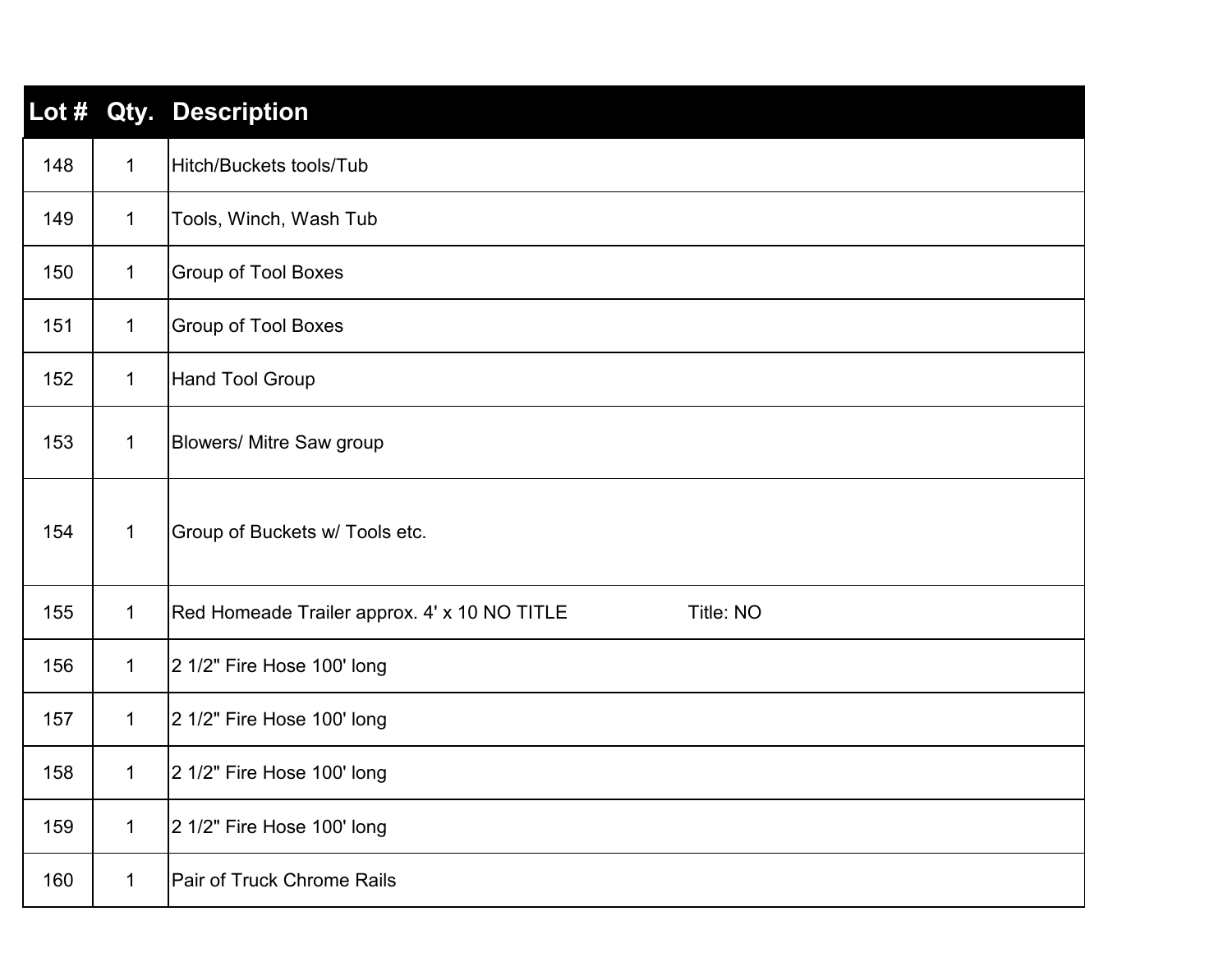| Lot $#$ |              | Qty. Description                              |
|---------|--------------|-----------------------------------------------|
| 161     | $\mathbf{1}$ | <b>Stainless Tool Box</b>                     |
| 162     | $\mathbf 1$  | <b>Chain Binders</b>                          |
| 163     | $\mathbf{1}$ | 4 Way Lug Wrenches & Bow Saws & Reflectors    |
| 164     | $\mathbf{1}$ | 2- 285.75 x 16 Tires & Rims                   |
| 165     | $\mathbf 1$  | 750 x 15" Tire & Rim                          |
| 166     | $\mathbf{1}$ | PTO Shafts, Draw Bars, Stabilizers centerlink |
| 167     | $\mathbf{1}$ | Pipe Benders & Cutter                         |
| 168     | $\mathbf{1}$ | Bostitch Brad Nailer 18 GA.                   |
| 169     | $\mathbf{1}$ | <b>Cordless Drills</b>                        |
| 170     | $\mathbf{1}$ | <b>Snatch Blocks</b>                          |
| 171     | $\mathbf 1$  | <b>Craftsman Vise</b>                         |
| 172     | $\mathbf{1}$ | Air Valve Regulators                          |
| 173     | $\mathbf{1}$ | Gas Regulators & Bucket of Tools              |
| 174     | $\mathbf{1}$ | Pair of Car Ramps                             |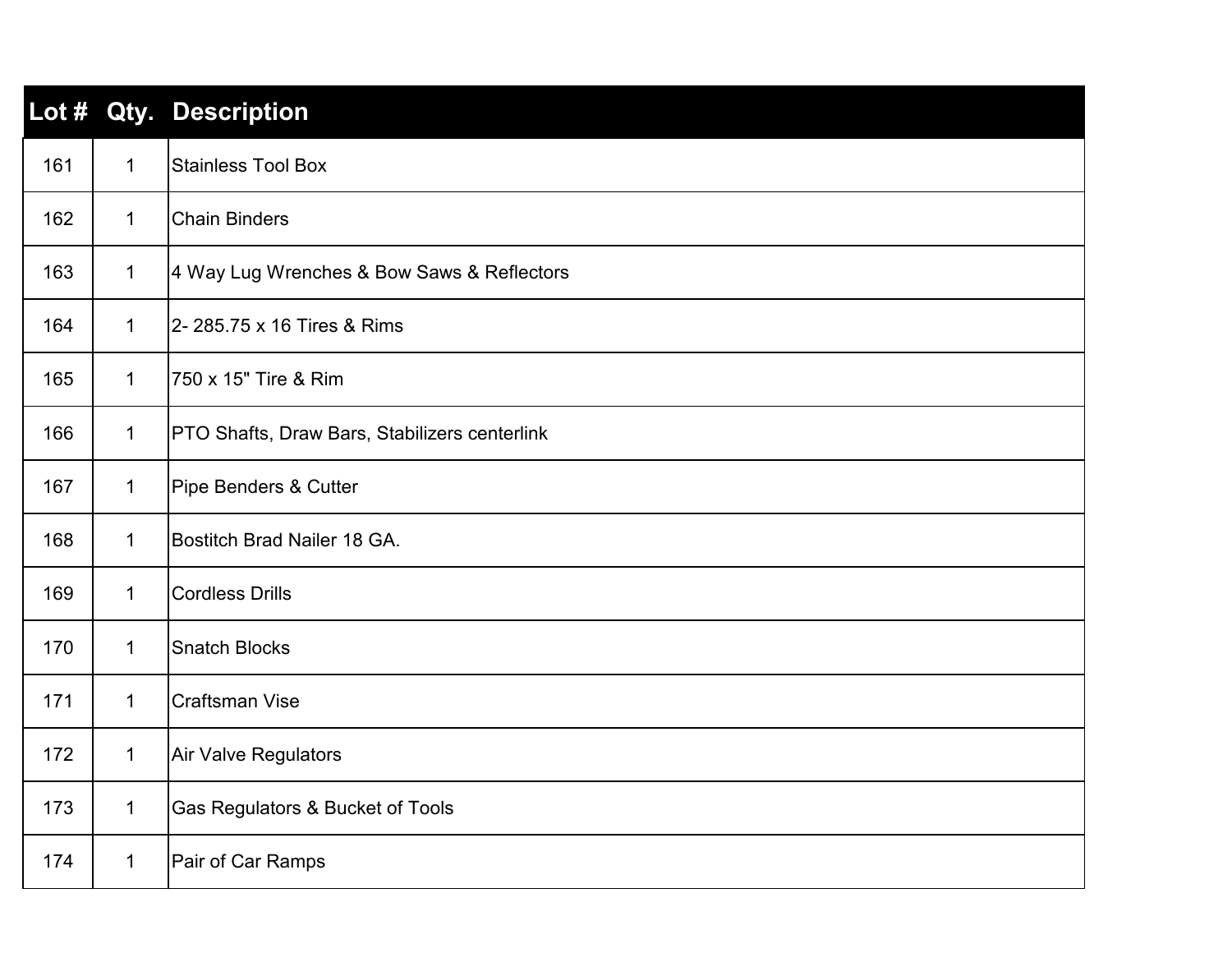| Lot $#$ |              | Qty. Description                             |
|---------|--------------|----------------------------------------------|
| 175     | $\mathbf{1}$ | <b>Group of Paint Guns</b>                   |
| 176     | $\mathbf{1}$ | #22 Railroad Jack                            |
| 177     | $\mathbf{1}$ | 3000 lb Truck Winch                          |
| 178     | $\mathbf{1}$ | 2 Chain Saw                                  |
| 179     | $\mathbf{1}$ | Golfballs & Golfclubs, cart                  |
| 180     | $\mathbf{1}$ | Acetylene Hoses, Gauges & Torch              |
| 181     | $\mathbf{1}$ | Poulon Electric Chainsaw, Jackstand, Pullers |
| 182     | $\mathbf{1}$ | <b>Wooden Tool Box w/ Tools</b>              |
| 183     | $\mathbf{1}$ | 2- Shop Stand Rollers                        |
| 184     | $\mathbf{1}$ | Motorcycle Seat & Back Pack                  |
| 185     | $\mathbf{1}$ | Group of Misc. Drills & Saw                  |
| 186     | $\mathbf{1}$ | <b>Dollie</b>                                |
| 187     | $\mathbf{1}$ | <b>Push Reel Mower</b>                       |
| 188     | $\mathbf{1}$ | Air Compressor                               |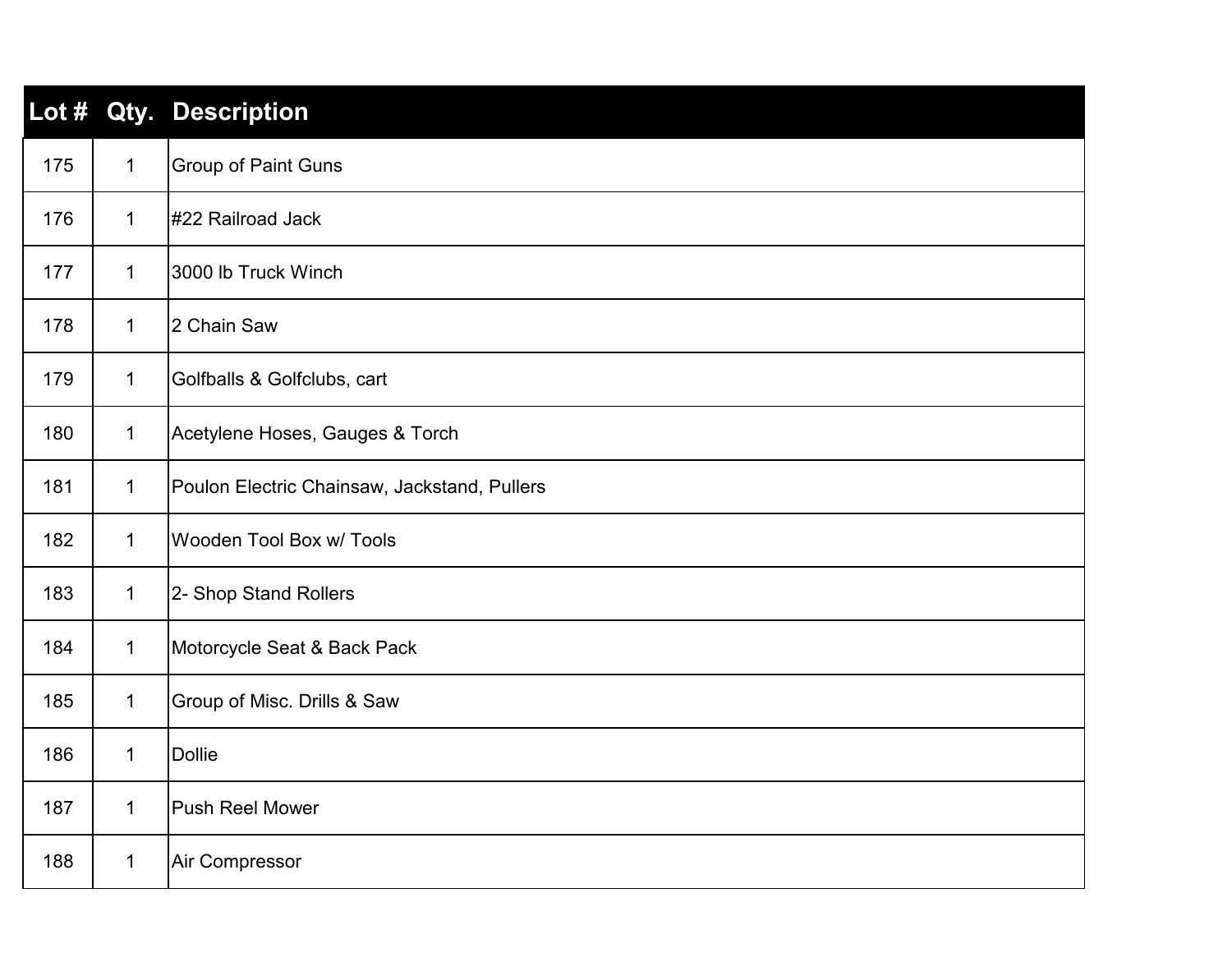| Lot # |             | <b>Qty. Description</b>                   |
|-------|-------------|-------------------------------------------|
| 189   | $\mathbf 1$ | Craftsman 10' Table Saw                   |
| 190   | 1           | <b>Group of Tool Boxes</b>                |
| 191   | $\mathbf 1$ | <b>Fire Pit &amp; Charcoal Cooker</b>     |
| 192   | $\mathbf 1$ | Diversey Floor Stripper 5 gal.            |
| 193   | $\mathbf 1$ | Diversey Floor Stripper 5 gal.            |
| 194   | $\mathbf 1$ | Diversey Floor Stripper 5 gal.            |
| 195   | $\mathbf 1$ | Diversey Floor Stripper 5 gal.            |
| 196   | 1           | Buckeye Rip Saw Floor Stripper 5 gal.     |
| 197   | 1           | Buckeye Rip Saw Floor Stripper 5 gal.     |
| 198   | $\mathbf 1$ | Electromatic Grimefighter Pressure Washer |
| 199   | 1           | <b>Hitch for Trailer</b>                  |
| 200   | $\mathbf 1$ | Buffers, Grinder, Sander                  |
| 201   | 1           | <b>Bottle Jack</b>                        |
| 202   | 1           | Drills, Circular Saw, Jig Saw             |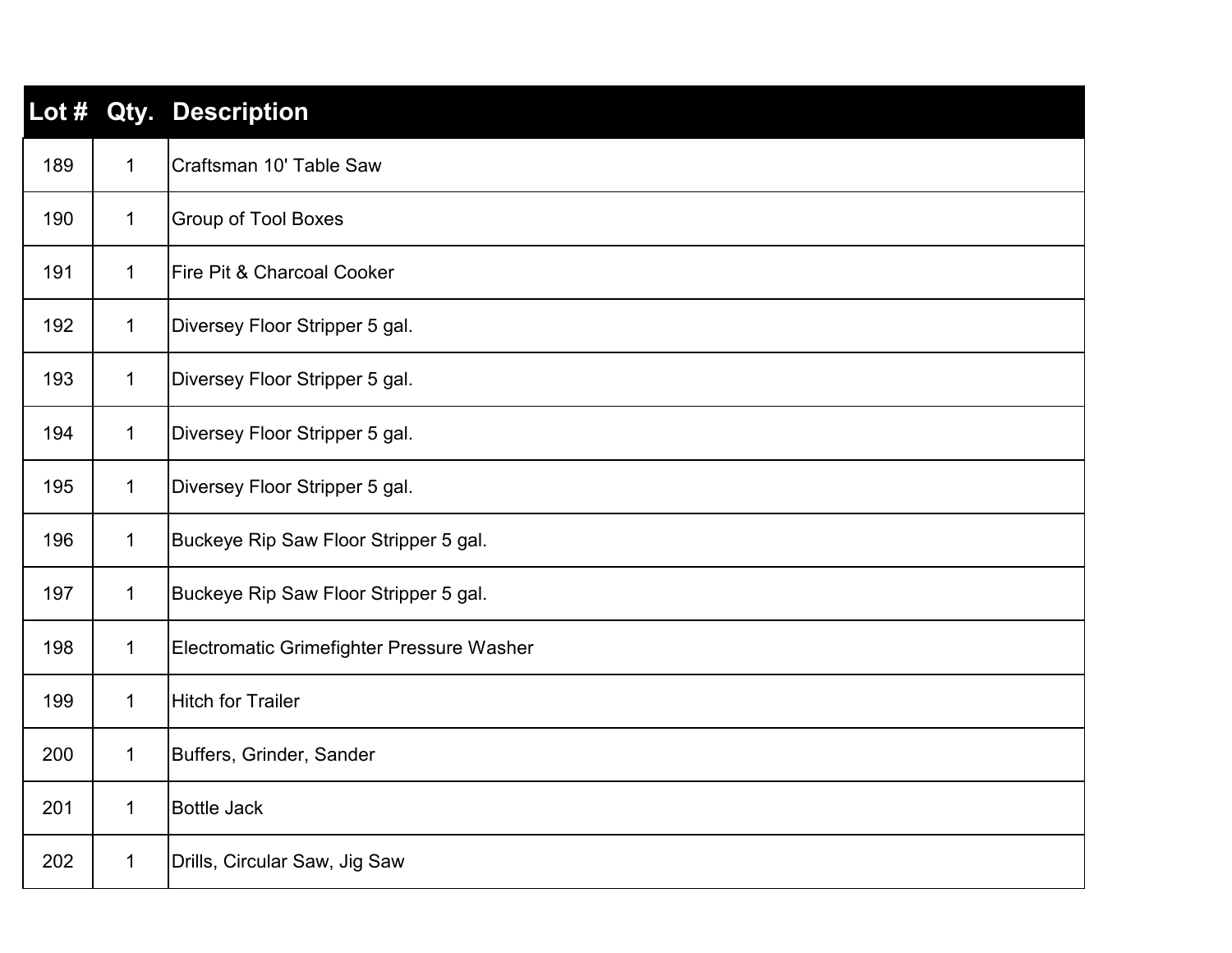| $\mathsf{Lot}~#$ |              | Qty. Description                      |
|------------------|--------------|---------------------------------------|
| 203              | $\mathbf{1}$ | Single Tree, Traps, Bow saw           |
| 204              | $\mathbf{1}$ | <b>Belt /Disc Sander</b>              |
| 205              | $\mathbf{1}$ | Champion 2HP Air Compressor           |
| 206              | $\mathbf{1}$ | Lincoln SP-170T Welder                |
| 207              | $\mathbf{1}$ | Squirrel Cage Fan                     |
| 208              | $\mathbf{1}$ | <b>Barrel Pump</b>                    |
| 209              | $\mathbf 1$  | <b>Combination Miter Saw</b>          |
| 210              | $\mathbf{1}$ | <b>Sheet Metal Shrinker/Stretcher</b> |
| 211              | $\mathbf{1}$ | <b>Echo Back Pack Blower</b>          |
| 212              | $\mathbf{1}$ | Husqvarna Chain Saw                   |
| 213              | $\mathbf{1}$ | Sprayer                               |
| 214              | $\mathbf{1}$ | Sprayer                               |
| 215              | $\mathbf{1}$ | <b>Shindawa String Trimmer</b>        |
| 216              | $\mathbf{1}$ | John Deere 6.75 Push Mower            |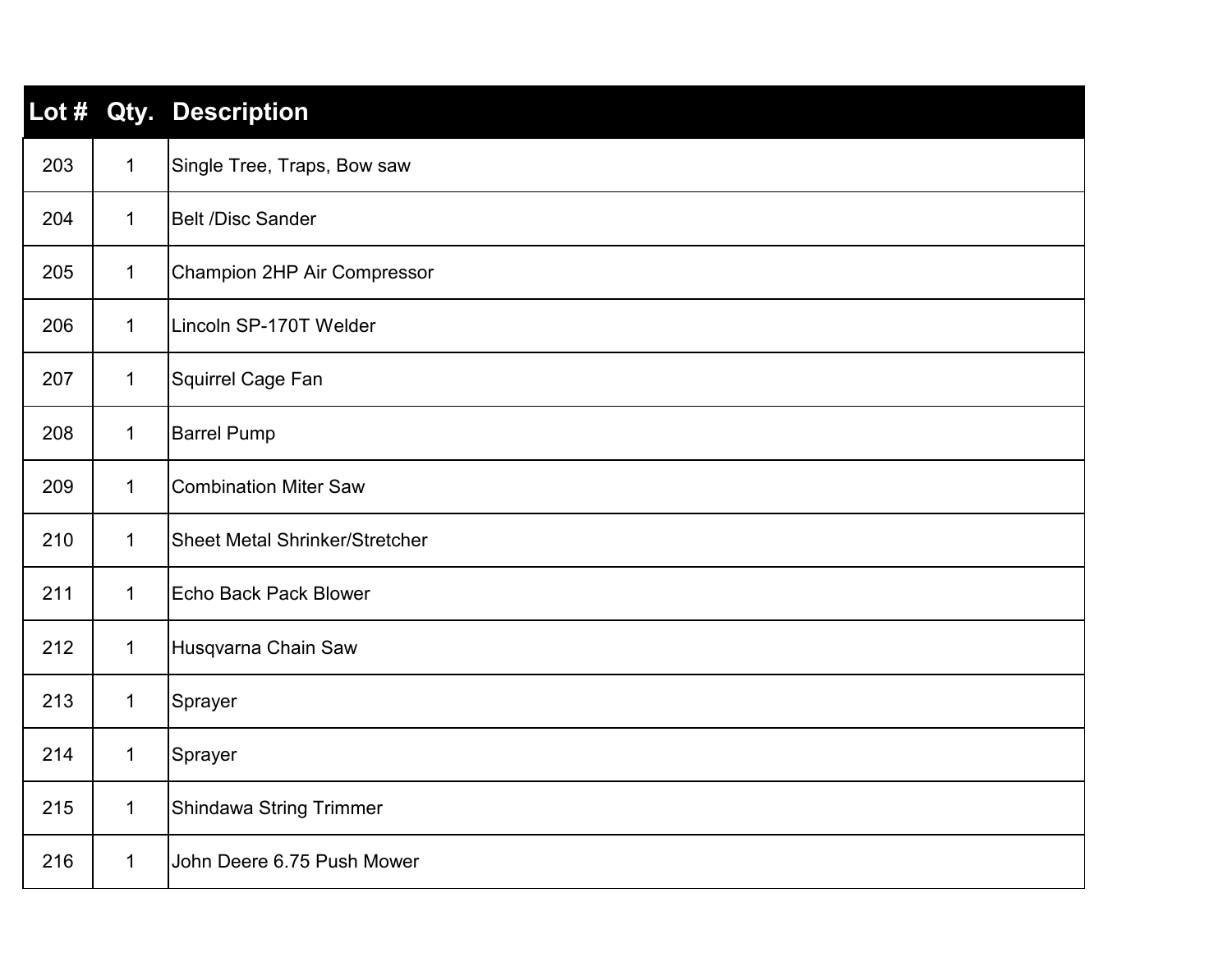| Lot $#$ |              | Qty. Description                       |
|---------|--------------|----------------------------------------|
| 217     | $\mathbf{1}$ | 44" Fan Shop                           |
| 218     | $\mathbf{1}$ | 44" Fan Shop                           |
| 219     | $\mathbf{1}$ | North Star Power Washer                |
| 220     | $\mathbf{1}$ | 36" Fan Shop                           |
| 221     | $\mathbf{1}$ | LP Gas Cooker                          |
| 222     | $\mathbf{1}$ | Haler Dorm Refrigerator                |
| 223     | $\mathbf{1}$ | <b>Group of Hand Tools</b>             |
| 224     | $\mathbf{1}$ | Homelite String Trimmer                |
| 225     | $\mathbf 1$  | Poulan Chain Saw                       |
| 226     | $\mathbf{1}$ | Kerosene Heater                        |
| 227     | $\mathbf{1}$ | 205/60R14 Set of 4 Tires on Chevy Rims |
| 228     | $\mathbf{1}$ | Delta 10" Table Saw                    |
| 229     | $\mathbf{1}$ | <b>Yard Max Track Dump</b>             |
| 230     | $\mathbf 1$  | 5x8 Trailer "NO TITLE"<br>Title: NO    |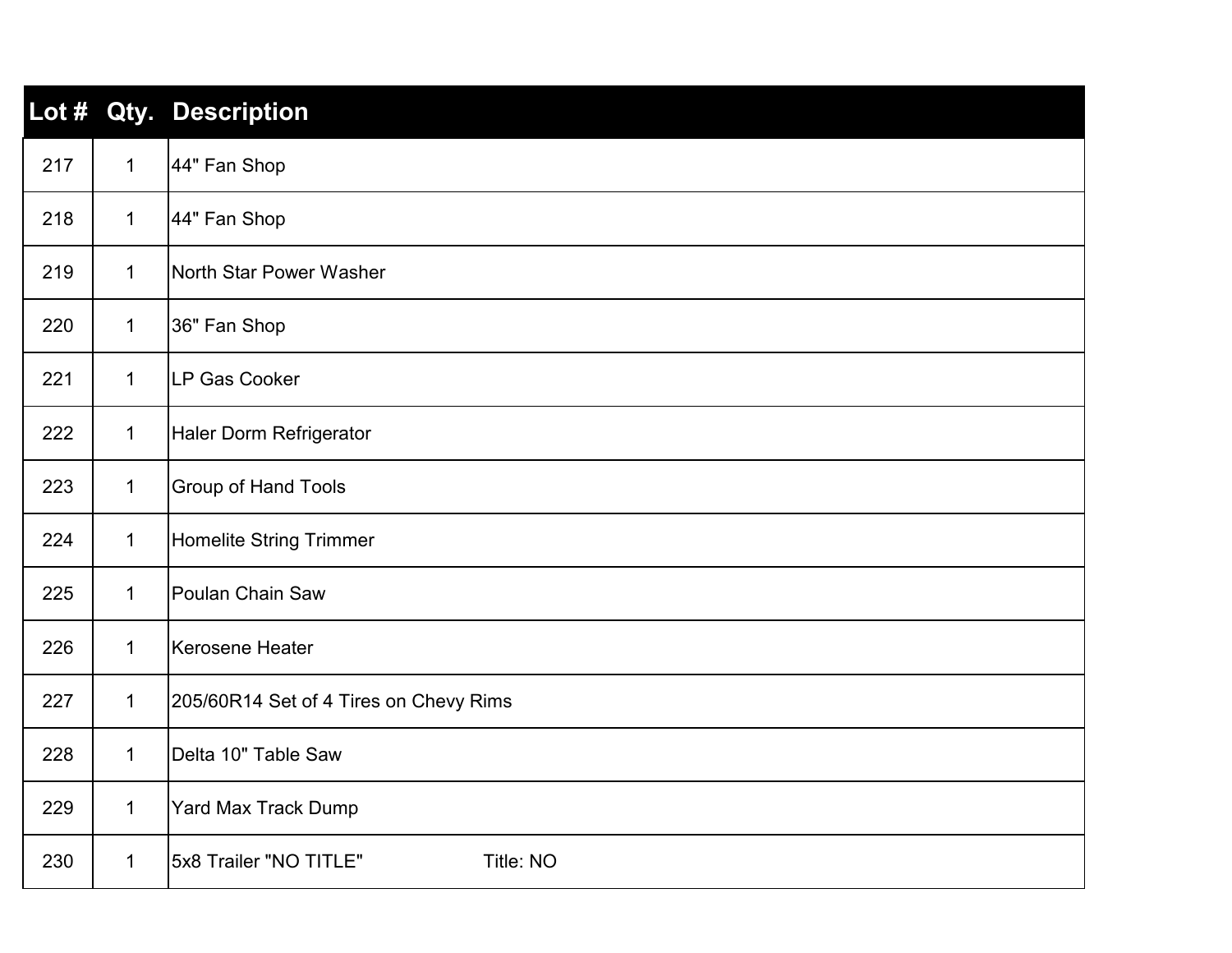| Lot $#$ |              | Qty. Description                      |
|---------|--------------|---------------------------------------|
| 231     | $\mathbf{1}$ | <b>Predator Auger</b>                 |
| 232     | $\mathbf{1}$ | Gas tank 25 gal.                      |
| 234     | $\mathbf{1}$ | Stihl edger & cooler                  |
| 235     | $\mathbf{1}$ | <b>Power Extreme Concrete Saw</b>     |
| 236     | $\mathbf{1}$ | <b>Leonard Truck Box</b>              |
| 237     | $\mathbf{1}$ | 2- Sulkies                            |
| 238     | $\mathbf{1}$ | Ridgid Chop Saw                       |
| 239     | $\mathbf{1}$ | Pental Hitch & Reciever Hitch         |
| 240     | $\mathbf{1}$ | Kobalt 10" Wet Saw                    |
| 241     | $\mathbf{1}$ | Kennel, Water Troughs, Feed Container |
| 242     | $\mathbf{1}$ | Barber Chair "Emil J Paidar"          |
| 243     | $\mathbf{1}$ | <b>Pallet of Bolts</b>                |
| 244     | $\mathbf{1}$ | <b>Pallet of Bolts</b>                |
| 245     | $\mathbf{1}$ | Trailer Jack & Trailer Tongue Stands  |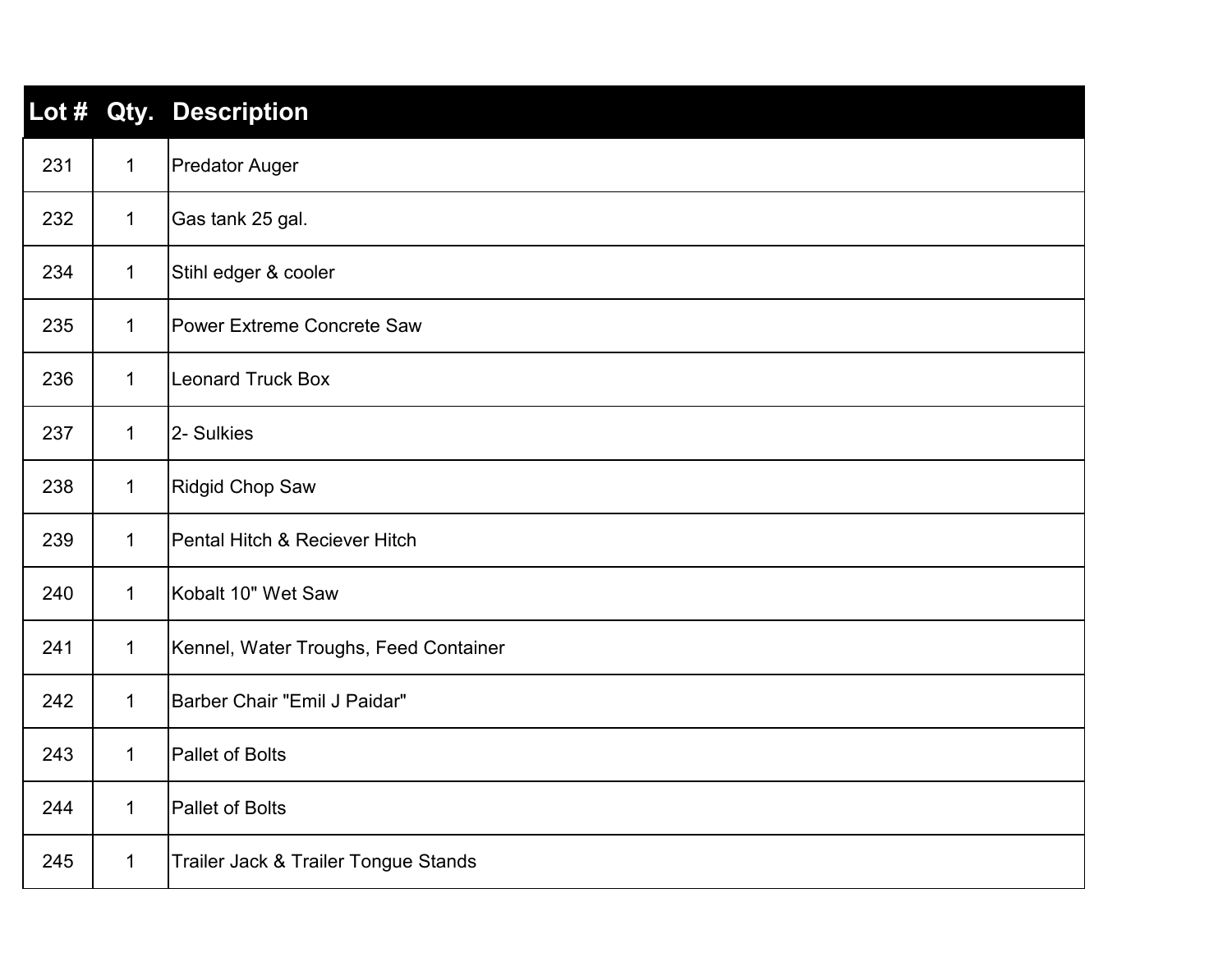| Lot $#$ |              | Qty. Description                 |
|---------|--------------|----------------------------------|
| 246     | $\mathbf 1$  | <b>Hand Truck</b>                |
| 247     | $\mathbf{1}$ | Group of Chicken Wire etc.       |
| 248     | $\mathbf{1}$ | <b>Group of Tool Boxes</b>       |
| 249     | $\mathbf 1$  | <b>Pair of Metal Chairs</b>      |
| 250     | $\mathbf{1}$ | <b>Group of Transfer Tanks</b>   |
| 251     | $\mathbf{1}$ | <b>Box of Misc. Drain Snakes</b> |
| 252     | $\mathbf{1}$ | Hedge Trimmer Group              |
| 253     | $\mathbf{1}$ | 36" Trampoline                   |
| 254     | $\mathbf{1}$ | <b>Trailer Tire &amp; Rim</b>    |
| 255     | $\mathbf{1}$ | Come Along                       |
| 256     | 1            | Pair of Tires/wheels ST225/75R15 |
| 359     | $\mathbf{1}$ | 210 HD Teleswivel                |
| 360     | $\mathbf 1$  | 210 HD Teleswivel                |
| 361     | $\mathbf 1$  | 210 HD Teleswivel                |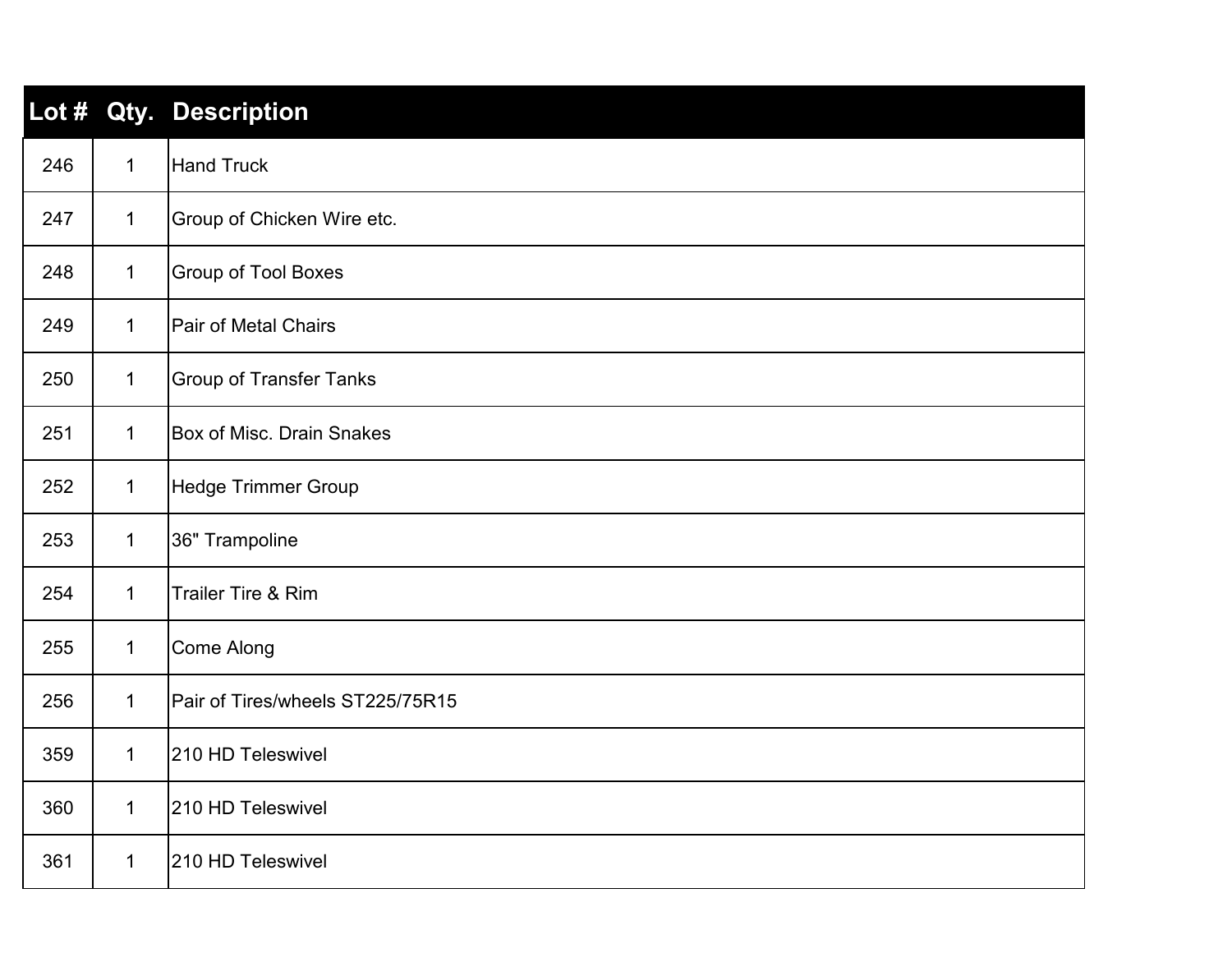| Lot $#$ |              | <b>Qty. Description</b> |
|---------|--------------|-------------------------|
| 362     | $\mathbf 1$  | 210 HD Teleswivel       |
| 363     | $\mathbf{1}$ | 210 HD Teleswivel       |
| 364     | $\mathbf 1$  | 210 HD Teleswivel       |
| 365     | $\mathbf{1}$ | 210 HD Teleswivel       |
| 366     | $\mathbf{1}$ | 210 HD Teleswivel       |
| 367     | $\mathbf 1$  | 210 HD Teleswivel       |
| 368     | $\mathbf{1}$ | 210 HD Teleswivel       |
| 369     | $\mathbf{1}$ | 210 HD Teleswivel       |
| 370     | $\mathbf 1$  | 210 HD Teleswivel       |
| 371     | $\mathbf{1}$ | 210 HD Teleswivel       |
| 372     | $\mathbf{1}$ | 210 HD Teleswivel       |
| 373     | $\mathbf{1}$ | 210 HD Teleswivel       |
| 374     | $\mathbf{1}$ | 210 HD Teleswivel       |
| 375     | $\mathbf{1}$ | 210 HD Teleswivel       |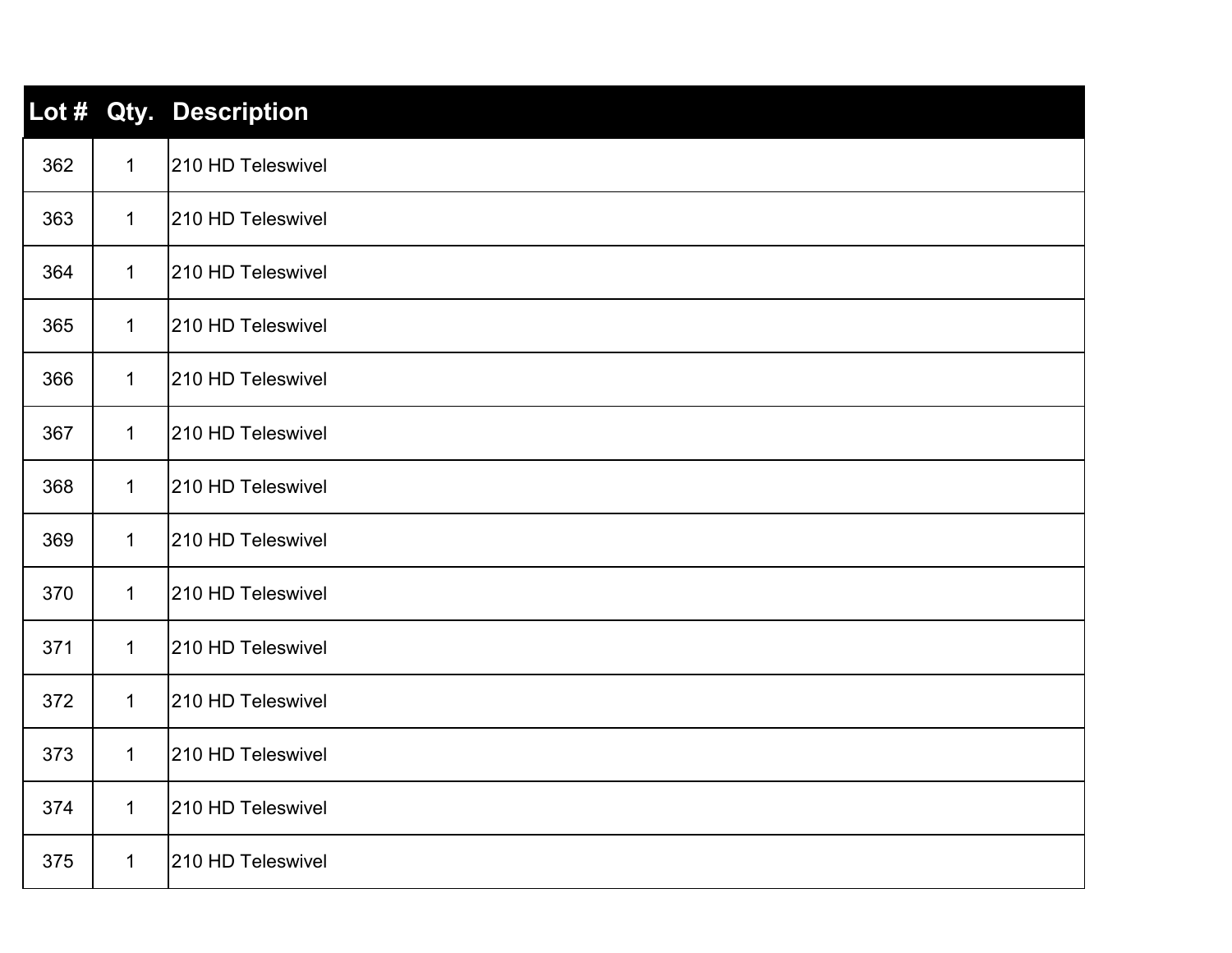| Lot # |              | Qty. Description                                                                                                    |
|-------|--------------|---------------------------------------------------------------------------------------------------------------------|
| 376   | $\mathbf{1}$ | 210 HD Teleswivel                                                                                                   |
| 377   | $\mathbf 1$  | 210 HD Teleswivel                                                                                                   |
| 397   | $\mathbf 1$  | Toyota 4 Runner SR5 4x4 Year: 1994<br>MI/HR: 282,857 with many upgrades VIN/SERIAL:<br>JT3VN39W8R8068937 Title: YES |
| 398   | $\mathbf{1}$ | Great Dane Refrigerated Trailer 48' Air Brakes Year: 1987<br>VIN/SERIAL: 1GRAA9627H5170702<br>Title: NO             |
| 399   | $\mathbf 1$  | 44' Enclosed Trailer, air brakes<br><b>Title: YES</b>                                                               |
| 400   | $\mathbf{1}$ | Ford 3 PT 20 Blade Disc                                                                                             |
| 401   | $\mathbf 1$  | Kubota 60 in. Propane ZP 330 w/ 1469 hrs                                                                            |
| 402   | $\mathbf 1$  | <b>Sprayer on Trailer</b>                                                                                           |
| 403   | $\mathbf 1$  | 2 1/2" Fire Hose 100' long                                                                                          |
| 404   | $\mathbf 1$  | 2 1/2" Fire Hose 100' long                                                                                          |
| 405   | $\mathbf 1$  | 2 1/2" Fire Hose 100' long                                                                                          |
| 406   | $\mathbf{1}$ | 2 1/2" Fire Hose 100' long                                                                                          |
| 407   | $\mathbf 1$  | 2 1/2" Fire Hose 100' long                                                                                          |
| 408   | $\mathbf 1$  | <b>Tractor Weights (Red Farmall)</b>                                                                                |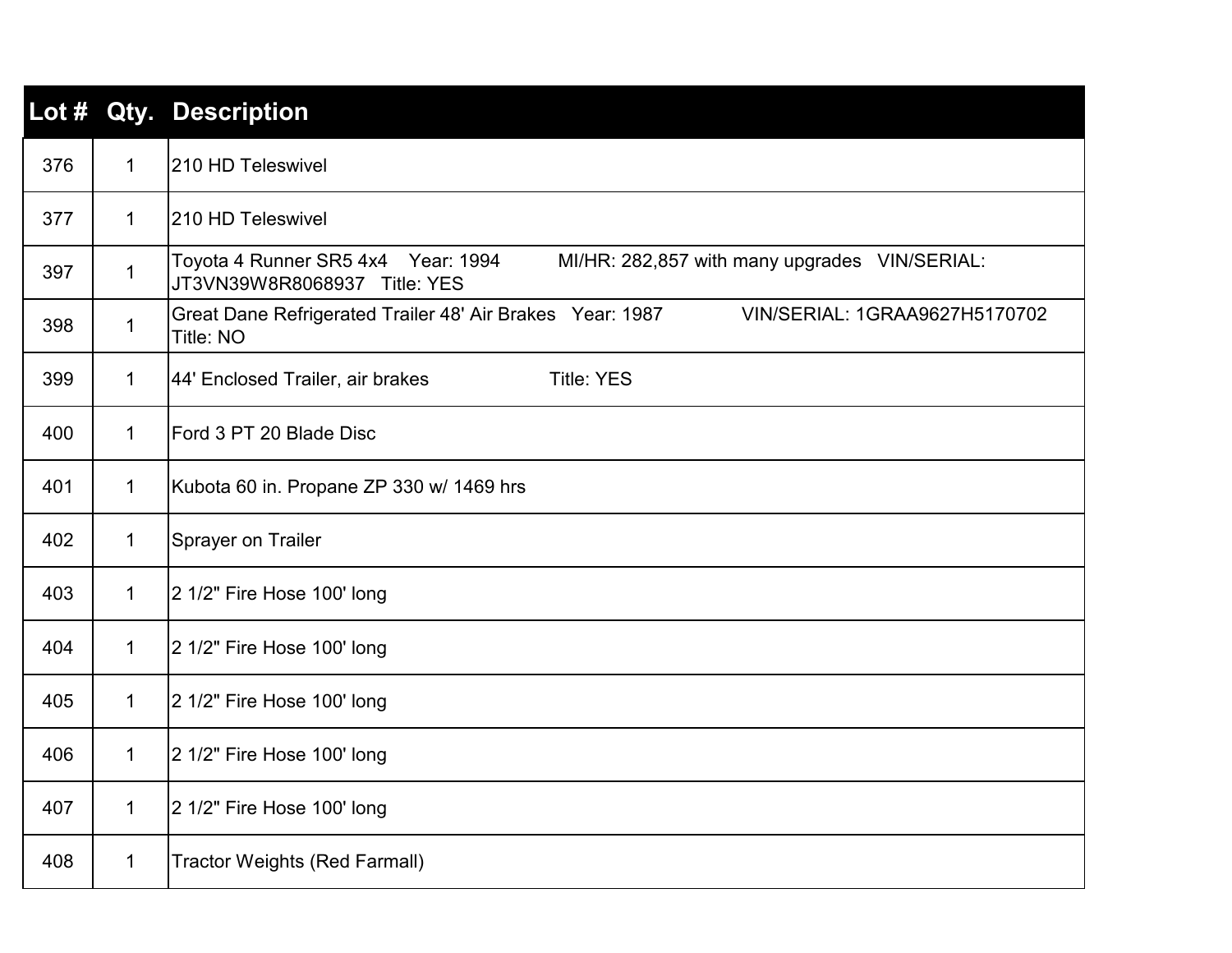| Lot # |              | Qty. Description                           |
|-------|--------------|--------------------------------------------|
| 409   | $\mathbf 1$  | <b>Tractor Weights (Black)</b>             |
| 410   | $\mathbf{1}$ | Woods Rotary Cutter, 6 Foot<br>Make: BB-72 |
| 411   | $\mathbf 1$  | Agmate Finish Mower, 5 Foot<br>Make: EM-5  |
| 412   | $\mathbf{1}$ | Agri Supply 250 PTO Spreader               |
| 413   | $\mathbf{1}$ | 3 PT Single Bottom Plow                    |
| 414   | $\mathbf{1}$ | 6' Landscape Rake                          |
| 415   | $\mathbf{1}$ | 60 Gallon Air Tank                         |
| 416   | $\mathbf{1}$ | 8 ft 3 PT Disc                             |
| 417   | $\mathbf{1}$ | 5 ft Drag                                  |
| 418   | $\mathbf{1}$ | 3 Bottom Plow                              |
| 419   | $\mathbf{1}$ | 4 ft Rake                                  |
| 420   | $\mathbf{1}$ | 3 Point Bucket                             |
| 421   | $\mathbf{1}$ | 5 ft Rake, quick hitch                     |
| 422   | $\mathbf{1}$ | Trailer Dolly 600 lb.                      |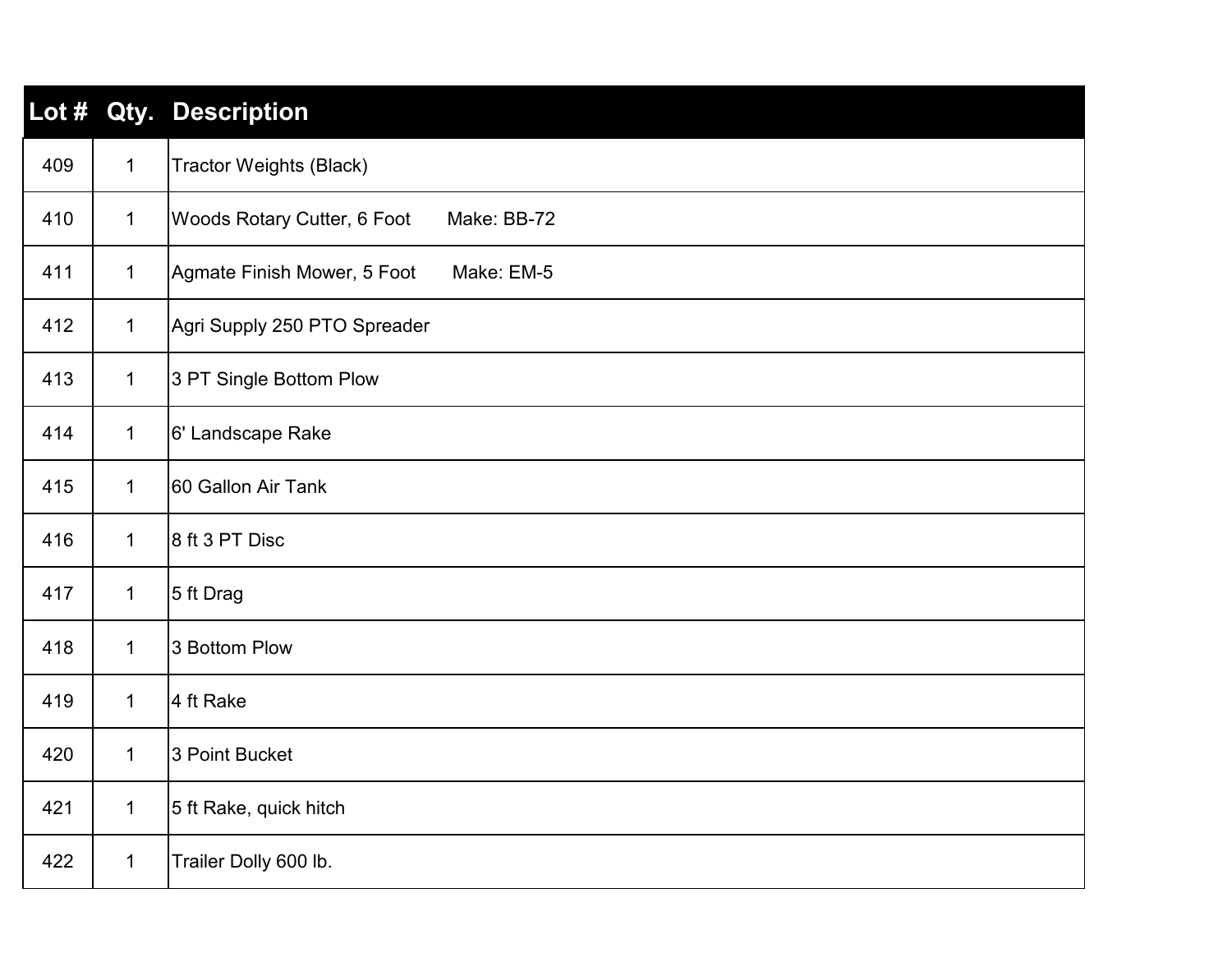| Lot # |              | <b>Qty. Description</b>                    |
|-------|--------------|--------------------------------------------|
| 423   | $\mathbf 1$  | Extend a truck Hitch                       |
| 424   | $\mathbf 1$  | 24 ft Fiber Glass Extension Ladder 300 lbs |
| 425   | $\mathbf{1}$ | 3' Pasture Drag                            |
| 426   | $\mathbf{1}$ | <b>Pair Plastic Saw Horses</b>             |
| 427   | $\mathbf{1}$ | Aluminum Ramps                             |
| 428   | $\mathbf{1}$ | 6 ft Cultivator                            |
| 429   | $\mathbf 1$  | Ford 6 ft. Disc 20 Blades                  |
| 430   | $\mathbf{1}$ | Billy goat Lawn Vac 8 HP Motor             |
| 431   | $\mathbf 1$  | #REF!                                      |
| 432   | $\mathbf{1}$ | APO 210 ACC Hitch Base Unit                |
| 433   | 1            | APO 210 ACC Hitch Base Unit                |
| 434   | $\mathbf 1$  | APO 210 ACC Hitch Base Unit                |
| 435   | $\mathbf 1$  | APO 210 ACC Hitch Base Unit                |
| 436   | $\mathbf 1$  | APO 210 ACC Hitch Base Unit                |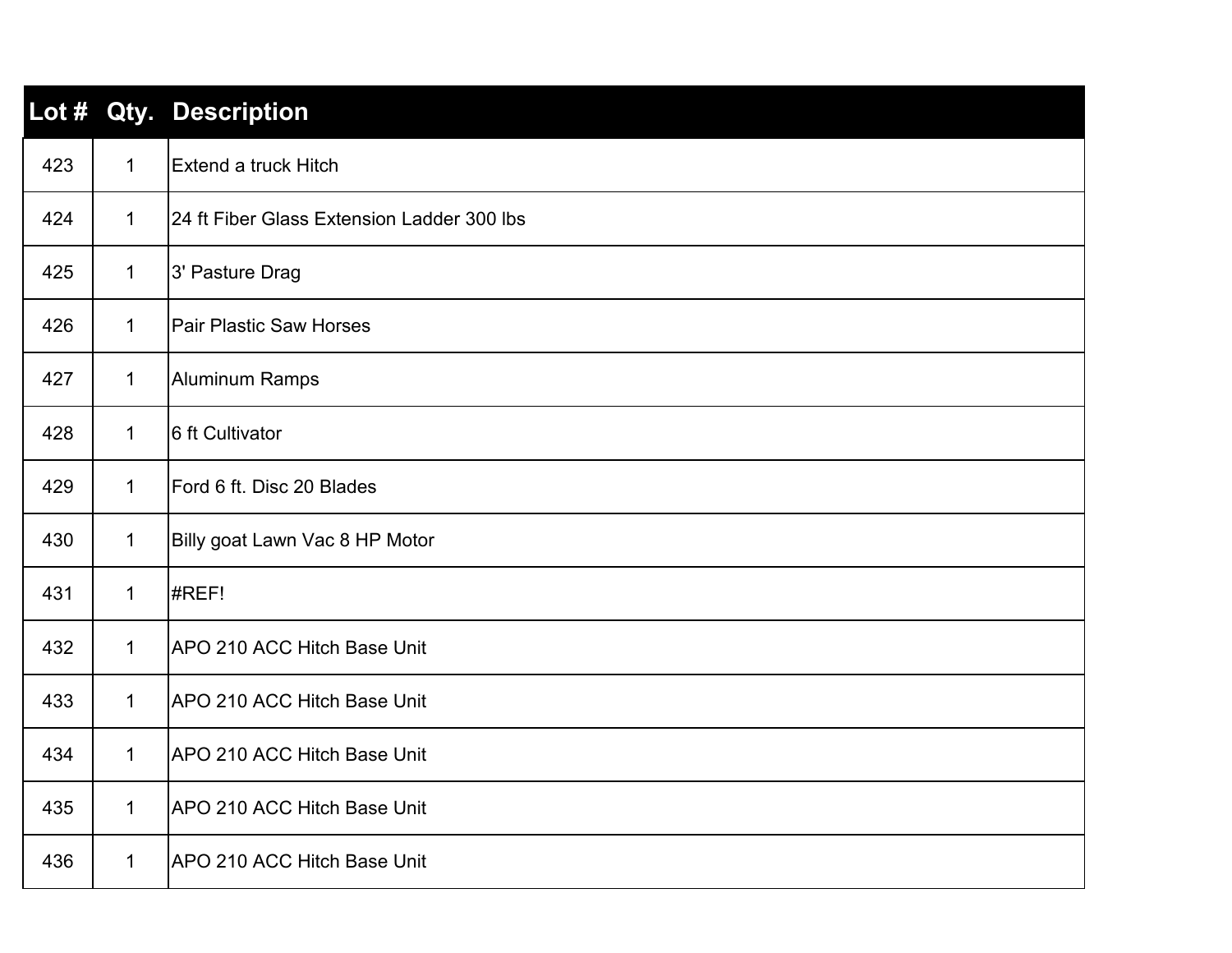| Lot # |              | Qty. Description                                                |
|-------|--------------|-----------------------------------------------------------------|
| 437   | $\mathbf{1}$ | APO 210 ACC Hitch Base Unit                                     |
| 438   | $\mathbf{1}$ | APO 210 ACC Hitch Base Unit                                     |
| 439   | $\mathbf{1}$ | APO 210 ACC Hitch Base Unit                                     |
| 440   | $\mathbf{1}$ | John Deere 403 Bush Hog                                         |
| 441   | $\mathbf{1}$ | 7" Fire Hose                                                    |
| 442   | $\mathbf{1}$ | 7" Fire Hose                                                    |
| 443   | $\mathbf 1$  | Monaco Pelican Paddle Boat "NEW"                                |
| 444   | $\mathbf 1$  | 54" Pasture Drag                                                |
| 445   | $\mathbf{1}$ | 54" Arena Drag                                                  |
| 446   | $\mathbf{1}$ | John Deere 1070<br>MI/HR: 4476 hrs VIN/SERIAL: PINM01070H103945 |
| 447   | 1            | Auger for Skid Steer                                            |
| 448   | $\mathbf 1$  | 5' Finish Mower                                                 |
| 449   | $\mathbf 1$  | 6' Bush Hog for Skid Steer                                      |
| 450   | $\mathbf 1$  | John Deere 750<br>MI/HR: 1155 hrs                               |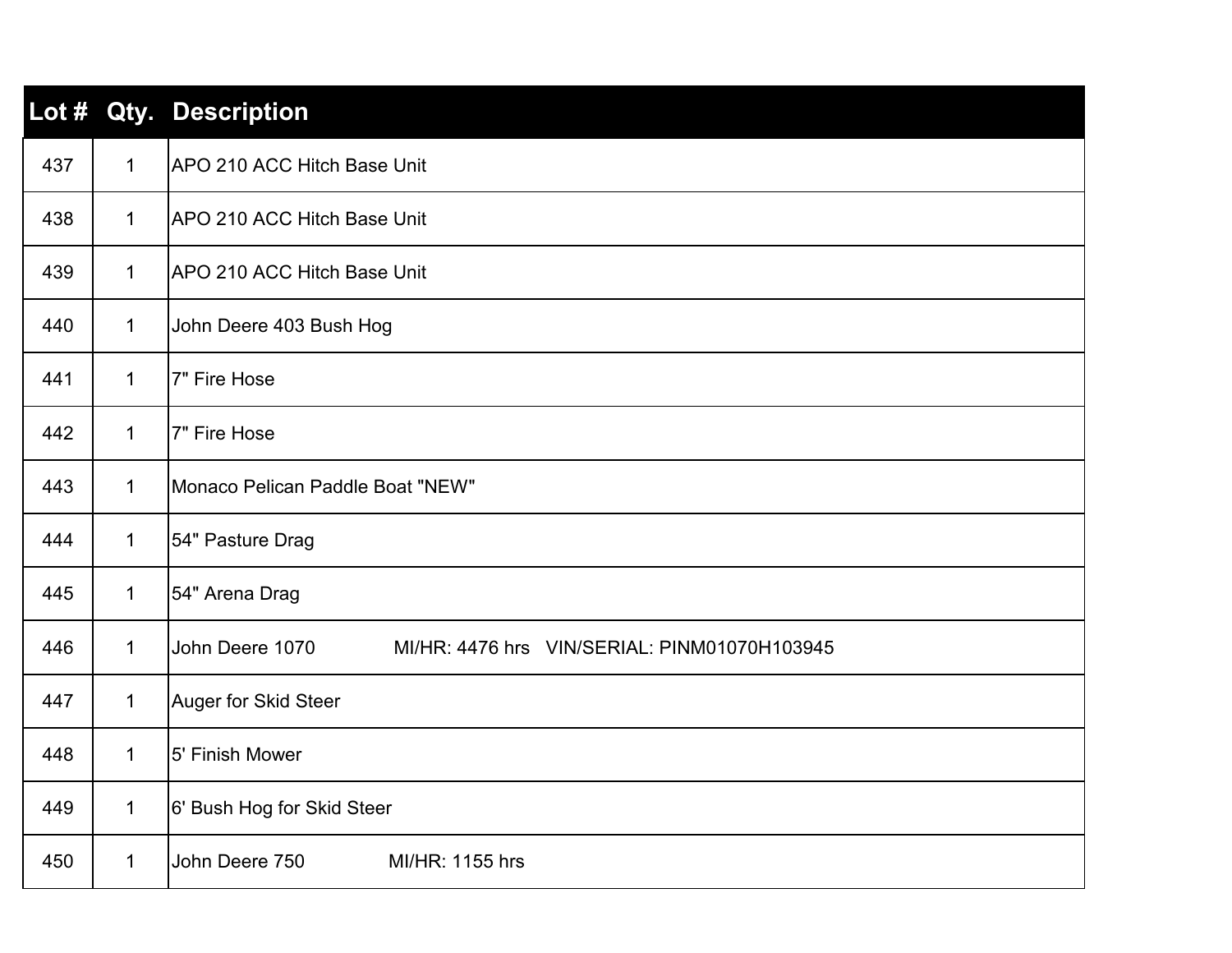| Lot $#$ |              | <b>Qty. Description</b>                               |
|---------|--------------|-------------------------------------------------------|
| 451     | $\mathbf 1$  | Hardee 6' Offset Rotary                               |
| 452     | $\mathbf 1$  | 2 1/2" x 100' Fire Hose                               |
| 453     | $\mathbf 1$  | 2 1/2" x 100' Fire Hose                               |
| 454     | $\mathbf{1}$ | 2 1/2" x 100' Fire Hose                               |
| 455     | $\mathbf 1$  | Kodiak Box Blade, 7 foot                              |
| 456     | $\mathbf{1}$ | <b>Land Pride Solid Stand Seeder</b><br>Make: PS1572  |
| 457     | $\mathbf{1}$ | <b>Compressive Compressor Tank</b>                    |
| 458     | $\mathbf{1}$ | Iron Horse 6 1/2 HP 60 Gallon 15 amp Model: IHD6160V1 |
| 459     | $\mathbf{1}$ | 3 PT Hitch Leaf Blower                                |
| 460     | $\mathbf 1$  | 3 PT Hitch Street Sweeper                             |
| 461     | $\mathbf 1$  | 9 PT Chisel Plow                                      |
| 462     | $\mathbf 1$  | 6' Weeder                                             |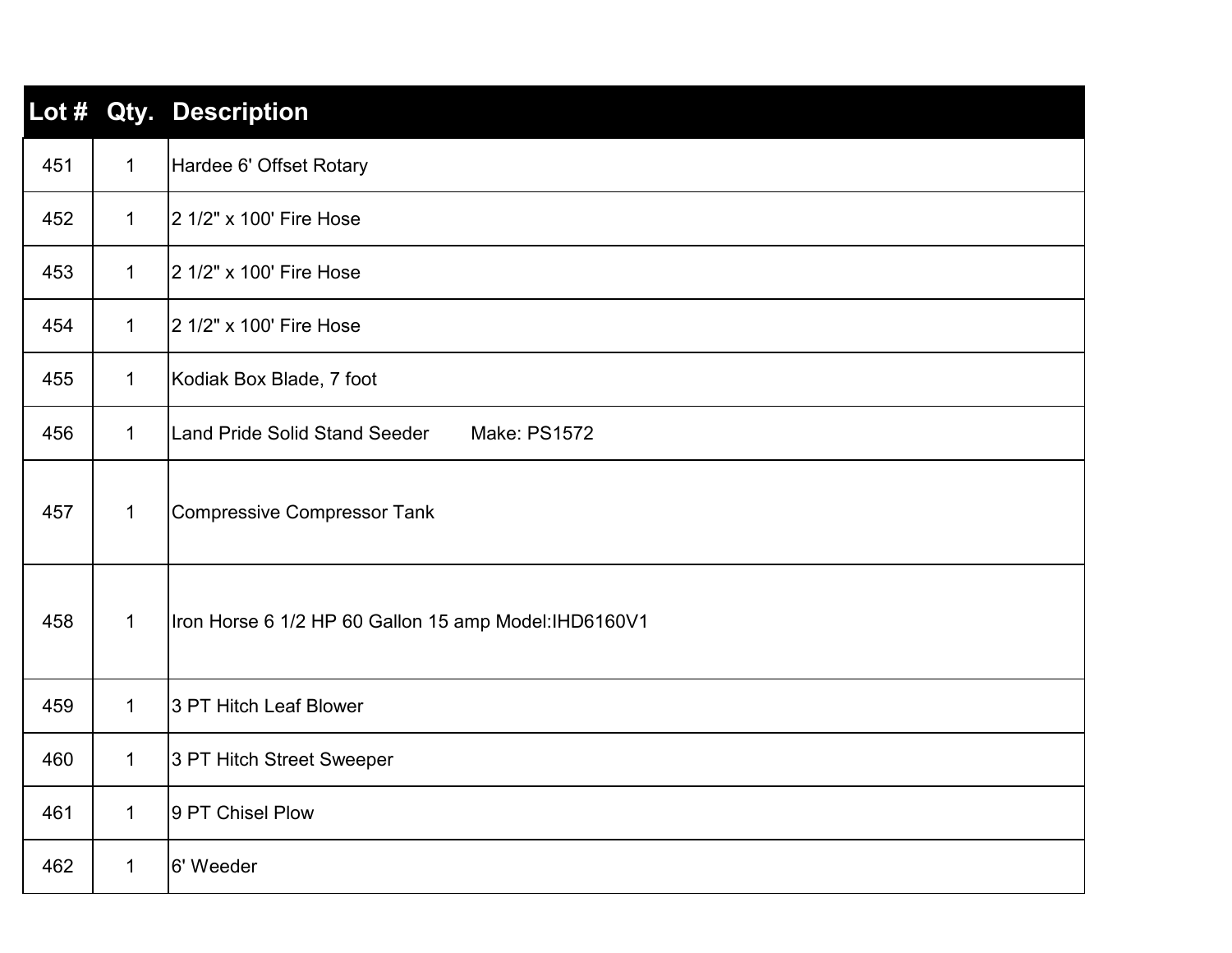|     |              | Lot # Qty. Description                                                                                                                        |
|-----|--------------|-----------------------------------------------------------------------------------------------------------------------------------------------|
| 463 | $\mathbf{1}$ | Land Pride Pulverizer                                                                                                                         |
| 464 | $\mathbf 1$  | 6 ft. Fast Hitch Scrape Blade                                                                                                                 |
| 465 | $\mathbf 1$  | Little Giant Folding Ladder                                                                                                                   |
| 466 | $\mathbf{1}$ | 3 PT Harrow                                                                                                                                   |
| 467 | 1            | <b>Black Widow Go Cart</b>                                                                                                                    |
| 468 | 1            | Slinger                                                                                                                                       |
| 469 | $\mathbf{1}$ | 6' Rotary Cutter                                                                                                                              |
| 470 | $\mathbf 1$  | Cadillac DTS Year: 2002<br>MI/HR: 66092 VIN/SERIAL: 166KF57922U293519 Title: YES                                                              |
| 471 | 1            | Chevy Astro Van Year: 2004<br>MI/HR: 268,858 miles showing VIN/SERIAL: 1GCDM19X64B111447<br><b>Title: YES</b>                                 |
| 472 | 1            | Ford Mustang 5.0L 5 speed manual "Fox Body" Year: 1989<br>MI/HR: 124,625 miles showing<br>VIN/SERIAL: 1FABP42E1KF310345 Title: YES            |
| 473 | $\mathbf{1}$ | Chevy Catering Van 2- Fryers, Prep Refrigerator, 2- Burner Stove, 2- Sinks, Freezer Year: 1987<br>MI/HR: 110396 VIN/SERIAL: 1GCGP32KXH3319409 |
| 474 | $\mathbf{1}$ | Ford F-250 4WD 4 door Diesel "FLOOD TITLE" Year: 2012<br>MI/HR: 106220 VIN/SERIAL:<br>1FT7W2BT3CEC54616 Title: FLOOD TITLE                    |
| 475 | $\mathbf{1}$ | 2016 Ranger Z117 Bass Boat, 2015 115 HP Four Stroke Yamaha VIN: 03221e516                                                                     |
| 476 | $\mathbf 1$  | Ford F-350 - 4 DR Year: 2011<br>MI/HR: 72085 VIN/SERIAL: 1FT8W3A64BEA23261 Title: YES                                                         |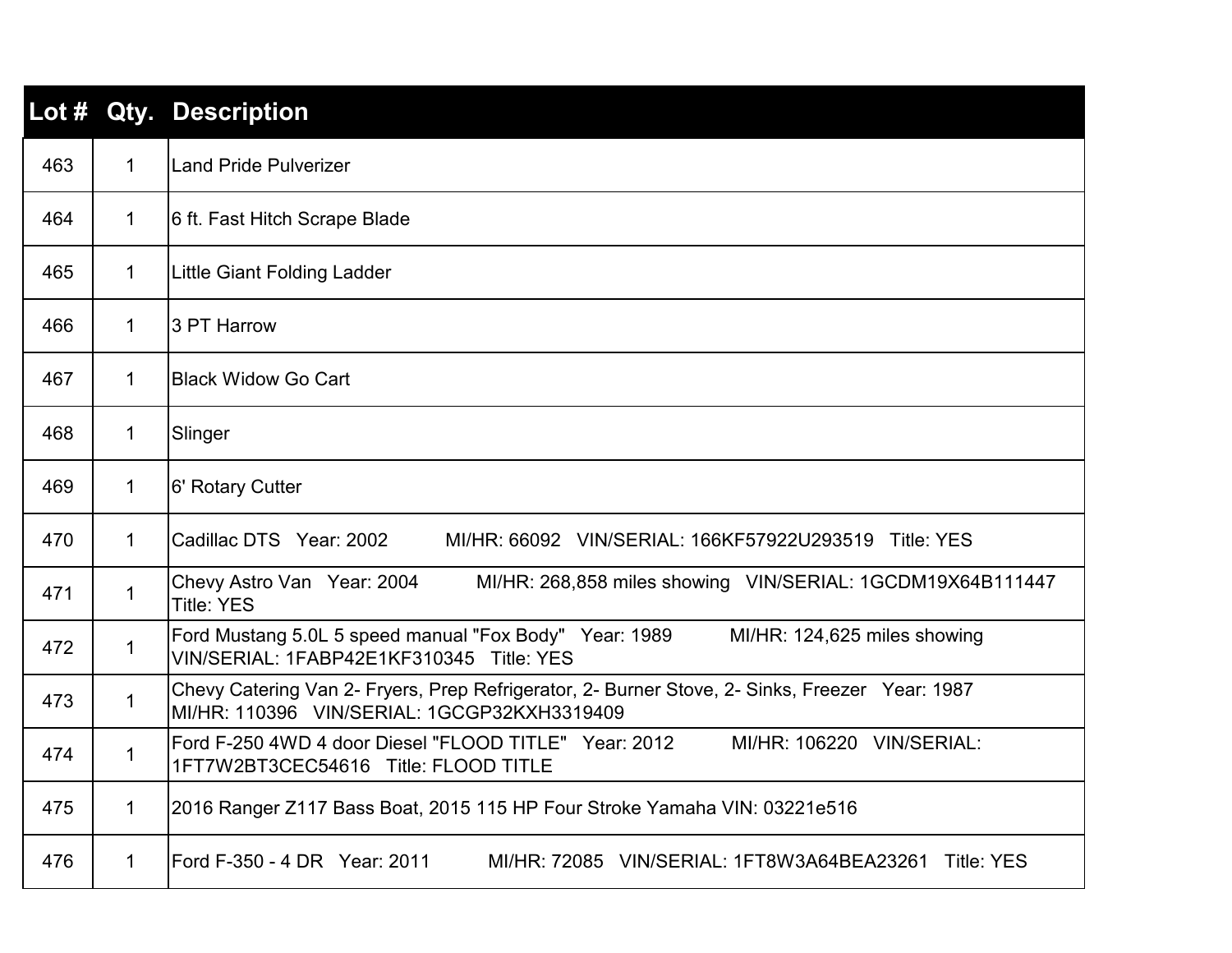|     |              | Lot # Qty. Description                                                                                                                                                                                                                                                                          |
|-----|--------------|-------------------------------------------------------------------------------------------------------------------------------------------------------------------------------------------------------------------------------------------------------------------------------------------------|
| 477 | $\mathbf{1}$ | #REF!                                                                                                                                                                                                                                                                                           |
| 478 | 1            | 2005 Winnebago Adventurer, Gas, 3 Slide outs<br>MI/HR: 84235 VIN/SERIAL: 5B4MP67G443396415                                                                                                                                                                                                      |
| 479 | $\mathbf{1}$ | Gooseneck Stock Trailer 6 x 16 Year: 1997 Make: Wil Ro.<br>VIN/SERIAL: 1W9L162GXV1012233<br><b>Title: YES</b>                                                                                                                                                                                   |
| 480 | $\mathbf 1$  | Winnebago w/ 3 slides, gas V 10 motor, generator, etc. Year: 2012<br>MI/HR: 8,966 miles showing                                                                                                                                                                                                 |
| 481 | $\mathbf 1$  | ZUUZ Z4 DONZI CENIEF CONSOIE SEI#DINAFZUU7JTUZ, ZUU8 Z- T50 HP - MEICUIY 5Z4 NIS, ZUU5 EZ LO<br>Aluminum Trailer- VHF/AM/FM Radio Ser#12EVHE5JK5AD32499 (Curtains, Garmin GPS, Depth & Fish<br>Einderlear prop Camper. VES outside render to render L- 166" back to tongue H- 69" ground to top |
| 482 | $\mathbf 1$  | Homemade military style teardrop camper. Lined w/ cedar & pine. Back opens to kitchen/storage area. Inside<br>storage for clothes. Military cans, shovel & nick axe included. Both side doors lock key included. Camper can                                                                     |
| 483 | $\mathbf 1$  | Circle J 2 Horse Trailer w/ Tack Room "NO TITLE" Year: 1994<br>Title: NO                                                                                                                                                                                                                        |
| 484 | $\mathbf 1$  | Toyota Corolla FX Hatchback, not running<br>MI/HR: 121621 VIN/SERIAL: 1NXAE8265J2503706<br><b>Title: YES</b>                                                                                                                                                                                    |
| 485 | $\mathbf 1$  | 2 1/2" x 100' Fire Hose                                                                                                                                                                                                                                                                         |
| 486 | $\mathbf{1}$ | 2 1/2" x 100' Fire Hose                                                                                                                                                                                                                                                                         |
| 487 | $\mathbf 1$  | 2 1/2" x 100' Fire Hose                                                                                                                                                                                                                                                                         |
| 488 | $\mathbf 1$  | Homemade Trailer approx. 5' x 8 NO TITLE<br>Title: NO                                                                                                                                                                                                                                           |
| 489 | 1            | <b>Reese Reciever Bar</b>                                                                                                                                                                                                                                                                       |
| 490 | $\mathbf 1$  | 2 Trailer Jacks                                                                                                                                                                                                                                                                                 |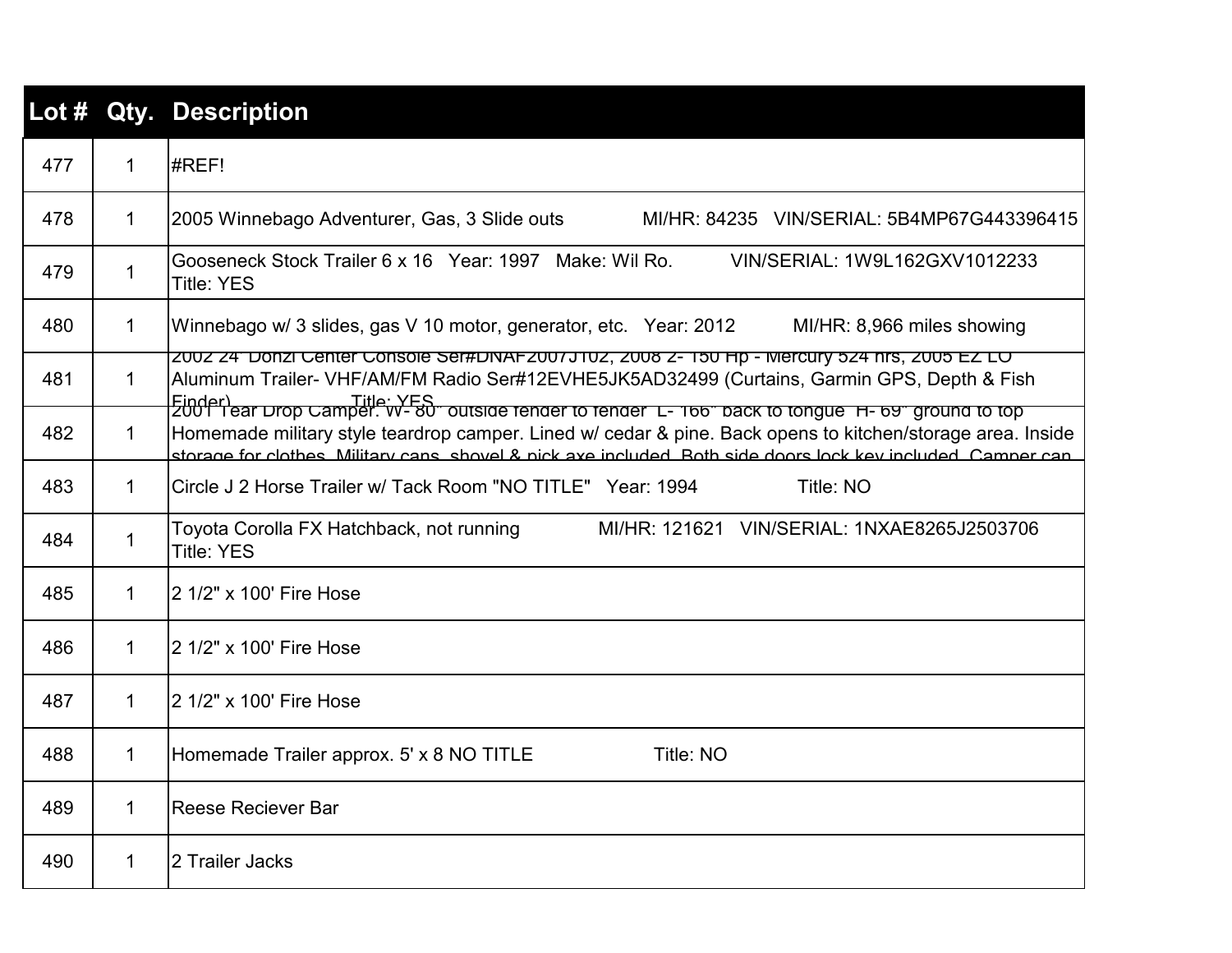| Lot # |              | <b>Qty. Description</b>    |
|-------|--------------|----------------------------|
| 491   | $\mathbf 1$  | 2 Trailer Jacks            |
| 492   | $\mathbf{1}$ | 4 Trailer Jacks            |
| 493   | $\mathbf{1}$ | 2 Rolling Cultivators      |
| 494   | $\mathbf{1}$ | 3 PT 2 Bottom Plow         |
| 495   | $\mathbf{1}$ | 3 PT Hitch Auger           |
| 496   | $\mathbf 1$  | <b>Auger Bit</b>           |
| 497   | $\mathbf{1}$ | APO 210 AC Hitch Base Unit |
| 498   | $\mathbf{1}$ | APO 210 AC Hitch Base Unit |
| 499   | $\mathbf 1$  | APO 210 AC Hitch Base Unit |
| 500   | $\mathbf{1}$ | APO 210 AC Hitch Base Unit |
| 501   | $\mathbf 1$  | APO 210 AC Hitch Base Unit |
| 502   | $\mathbf{1}$ | APO 210 AC Hitch Base Unit |
| 503   | $\mathbf{1}$ | 6' Aerator                 |
| 504   | $\mathbf 1$  | 3 PT Bale Forks            |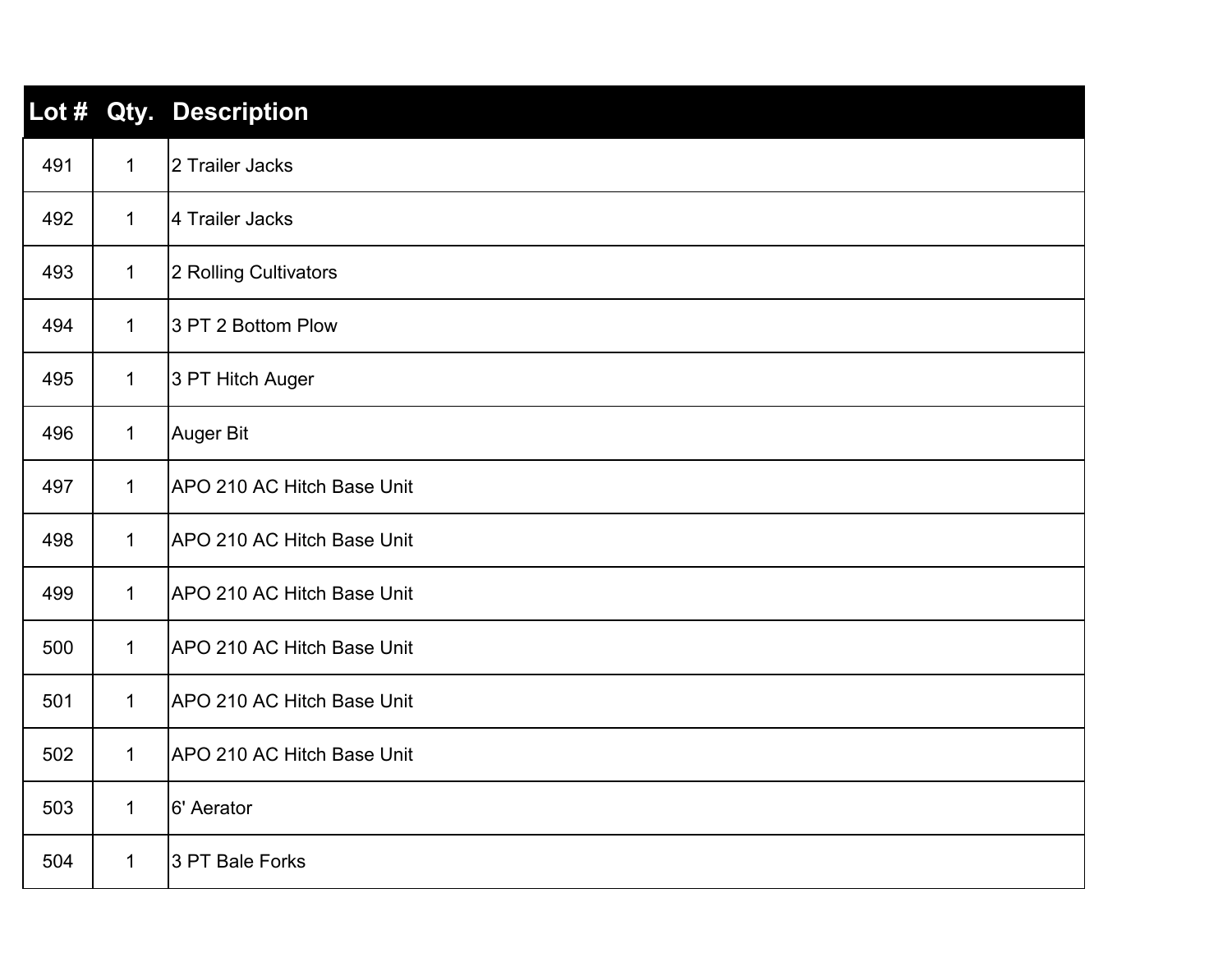| Lot # |              | <b>Qty. Description</b>                                                                                             |
|-------|--------------|---------------------------------------------------------------------------------------------------------------------|
| 505   | $\mathbf{1}$ | 6' Bush & Bog Green                                                                                                 |
| 506   | $\mathbf 1$  | 4' Bush & Bog                                                                                                       |
| 507   | $\mathbf 1$  | 4' Aerator                                                                                                          |
| 508   | $\mathbf 1$  | Oil Drum                                                                                                            |
| 509   | $\mathbf{1}$ | <b>Panel Saw Frame</b>                                                                                              |
| 510   | $\mathbf{1}$ | Panel Saw Frame                                                                                                     |
| 511   | $\mathbf{1}$ | Leeboy 8000T Paver R#374B?<br>MI/HR: 1791 hrs                                                                       |
| 512   | $\mathbf{1}$ | Rosco RB-48 Sweeper SR#36683<br>MI/HR: 4530 hrs                                                                     |
| 513   | $\mathbf 1$  | F-series Tack Truck w/ Tommy Lift Gate Year: 1996<br>MI/HR: 64086 miles VIN/SERIAL:<br>1FDNF70J3VVA20724 Title: YES |
| 514   | $\mathbf{1}$ | Coleman Chesapeake Pop Up Camper                                                                                    |
| 515   | $\mathbf{1}$ | 7 x 16 Tandem Axle Trailer "NO TITLE"<br>Title: NO                                                                  |
| 516   | $\mathbf 1$  | 12' Gate                                                                                                            |
| 517   | $\mathbf 1$  | 3P Frontier Sub Soiler                                                                                              |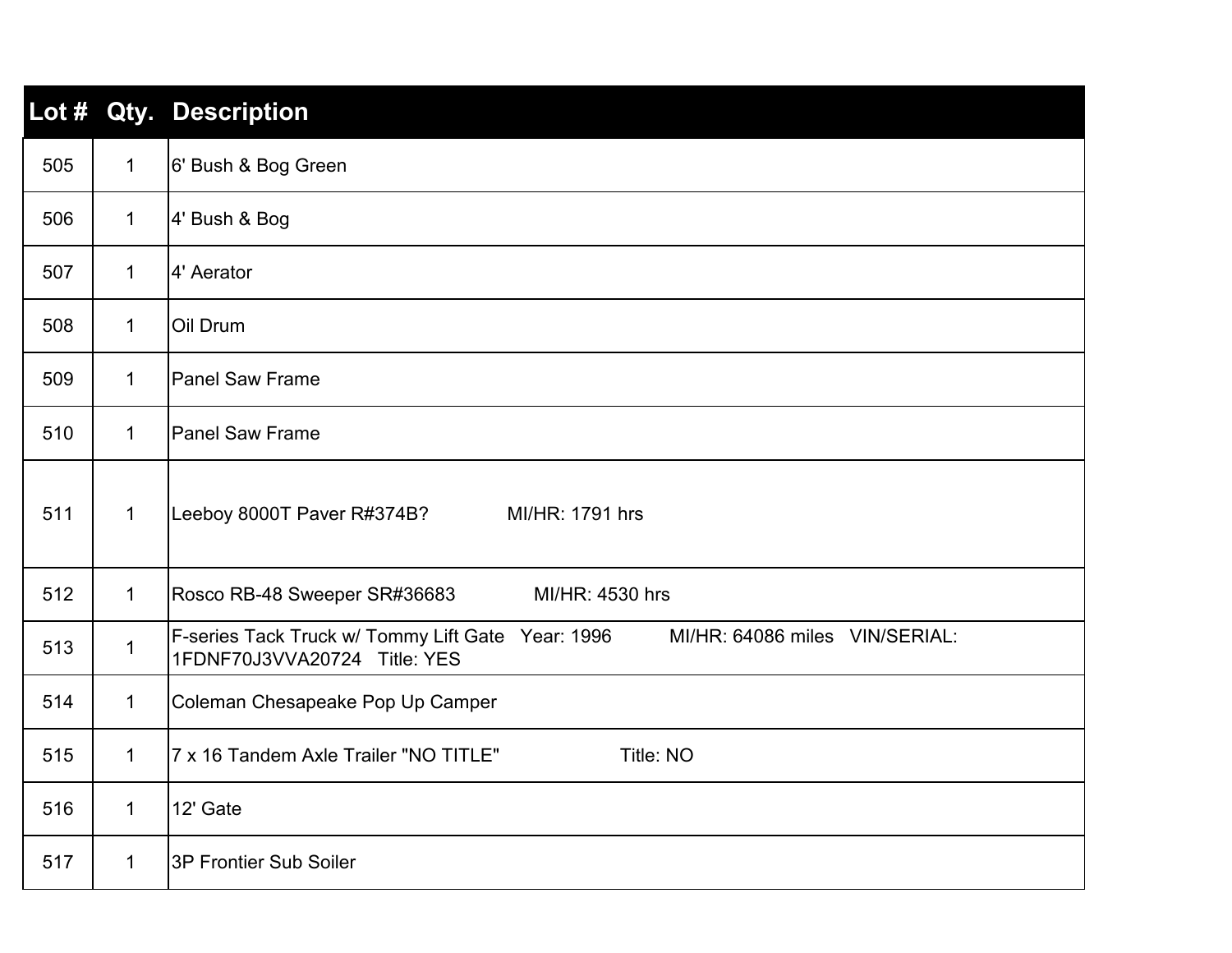|     |              | Lot # Qty. Description                                                                                   |
|-----|--------------|----------------------------------------------------------------------------------------------------------|
| 518 | $\mathbf 1$  | Caroni 5' Finish Mower                                                                                   |
| 519 | $\mathbf 1$  | <b>APO S-210 ACC Hitches</b>                                                                             |
| 520 | $\mathbf 1$  | APO S-210 ACC Hitches                                                                                    |
| 521 | $\mathbf{1}$ | APO S-210 ACC Hitches                                                                                    |
| 522 | $\mathbf 1$  | APO S-210 ACC Hitches                                                                                    |
| 523 | $\mathbf 1$  | <b>APO S-210 ACC Hitches</b>                                                                             |
| 524 | $\mathbf 1$  | APO S-210 ACC Hitches                                                                                    |
| 525 | $\mathbf 1$  | APO S-210 ACC Hitches                                                                                    |
| 526 | $\mathbf 1$  | APO S-210 ACC Hitches                                                                                    |
| 527 | $\mathbf 1$  | APO S-210 ACC Hitches                                                                                    |
| 528 | $\mathbf{1}$ | APO S-210 ACC Hitches                                                                                    |
| 529 | $\mathbf 1$  | APO S-210 ACC Hitch                                                                                      |
| 530 | $\mathbf{1}$ | APO S-210 ACC Hitch                                                                                      |
| 531 | 1            | Year: 1999<br>Ford F-550 Dump Diesel 4WD<br>MI/HR: 36,954 miles showing VIN/SERIAL:<br>1FDAF57F8XEE19569 |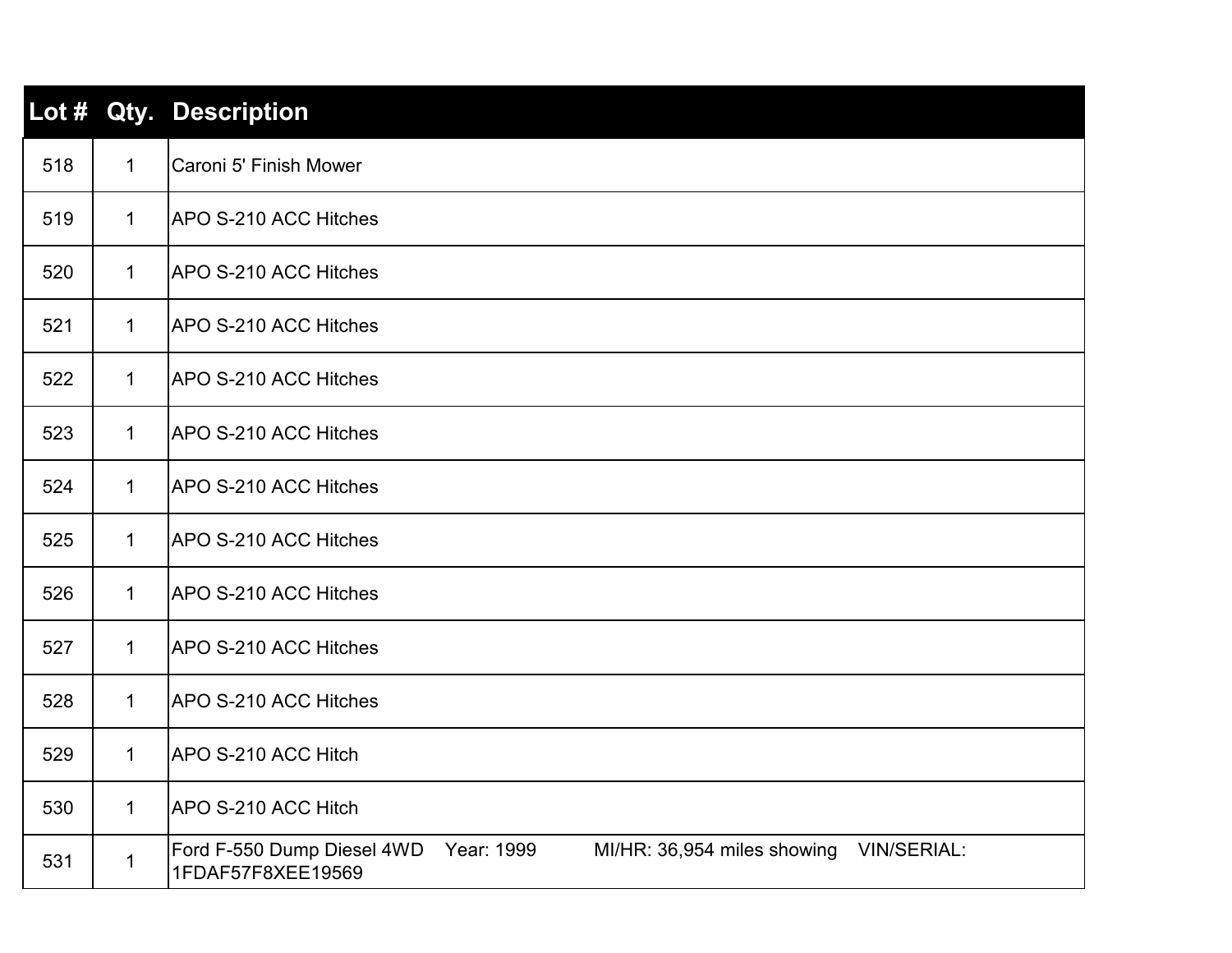|     |              | Lot # Qty. Description                                                                                                                                                                                                                                                         |
|-----|--------------|--------------------------------------------------------------------------------------------------------------------------------------------------------------------------------------------------------------------------------------------------------------------------------|
| 532 | $\mathbf{1}$ | MI/HR: 186798 VIN/SERIAL: JM3ER29327014594                                                                                                                                                                                                                                     |
| 533 | $\mathbf 1$  | Dodge D-350 Dually Diesel Year: 1991<br>MI/HR: 196615 VIN/SERIAL: 1B7ME36C8MS368166                                                                                                                                                                                            |
| 534 | $\mathbf{1}$ | IFord F-150 4WD 4 door Year: 2004<br>MI/HR: 153467 VIN/SERIAL: 1FTPW14544KB94647 Title:<br><b>YES</b>                                                                                                                                                                          |
| 535 | $\mathbf 1$  | Ford F-350 Dually 4 Wheel drive (A/C does not work, clock, radio, etc does not work, LR door does not open)<br>Heater does work, brand new tires, oil changed, fluids changed & topped off, brakes good. Year: 2004<br>MI/HR· 121051 VIN/SERIAI · 1FTWX33P24FD45930 Title: YES |
| 536 | $\mathbf{1}$ | lFord Econoline Van   Year: 1996<br>MI/HR: 141575 VIN/SERIAL: 1FTEE14Y2THB00541 Title: ?                                                                                                                                                                                       |
| 537 | $\mathbf 1$  | MI/HR: ? VIN/SERIAL: 1N4BA41EX7C829244                                                                                                                                                                                                                                         |
| 538 | $\mathbf{1}$ | Kia Optima Year: 2015<br>MI/HR: 131835 VIN/SERIAL: KNAGM4A73F5648527 Title: YES                                                                                                                                                                                                |
| 539 | $\mathbf 1$  | K5 Blazer 2 door 4 wheel drive Year: 1982<br>MI/HR: shows 19,840 VIN/SERIAL:<br>1G8EK18H4CF142038                                                                                                                                                                              |
| 540 | $\mathbf{1}$ | Chevy Impala Year: 2008<br>MI/HR: 255024 VIN/SERIAL: 2G1WB58K489235194 Title: ?                                                                                                                                                                                                |
| 541 | $\mathbf 1$  | SAAB 93, 20T Convertible "SALVAGE TITLE" Year: 2008<br>MI/HR: 168027 VIN/SERIAL:<br>Y53FB79Y786002271 Title: YES                                                                                                                                                               |
| 542 | $\mathbf{1}$ | Honda Accord V6 4 door Year: 2008<br>MI/HR: 295961 VIN/SERIAL: 1HGCP36878A068410                                                                                                                                                                                               |
| 543 | $\mathbf{1}$ | IMercedes 560SL Year: 1987<br>MI/HR: 95188 VIN/SERIAL: BAJ802MA065862                                                                                                                                                                                                          |
| 544 | $\mathbf{1}$ | Ford Fusion SEL V6 Year: 2006<br>MI/HR: 203730 VIN/SERIAL: 3FAFP08116R110864                                                                                                                                                                                                   |
| 545 | $\mathbf{1}$ | lKubota RTV500 4x4 SR#14433<br>MI/HR: 781 hrs VIN/SERIAL: KRTV500A81014433                                                                                                                                                                                                     |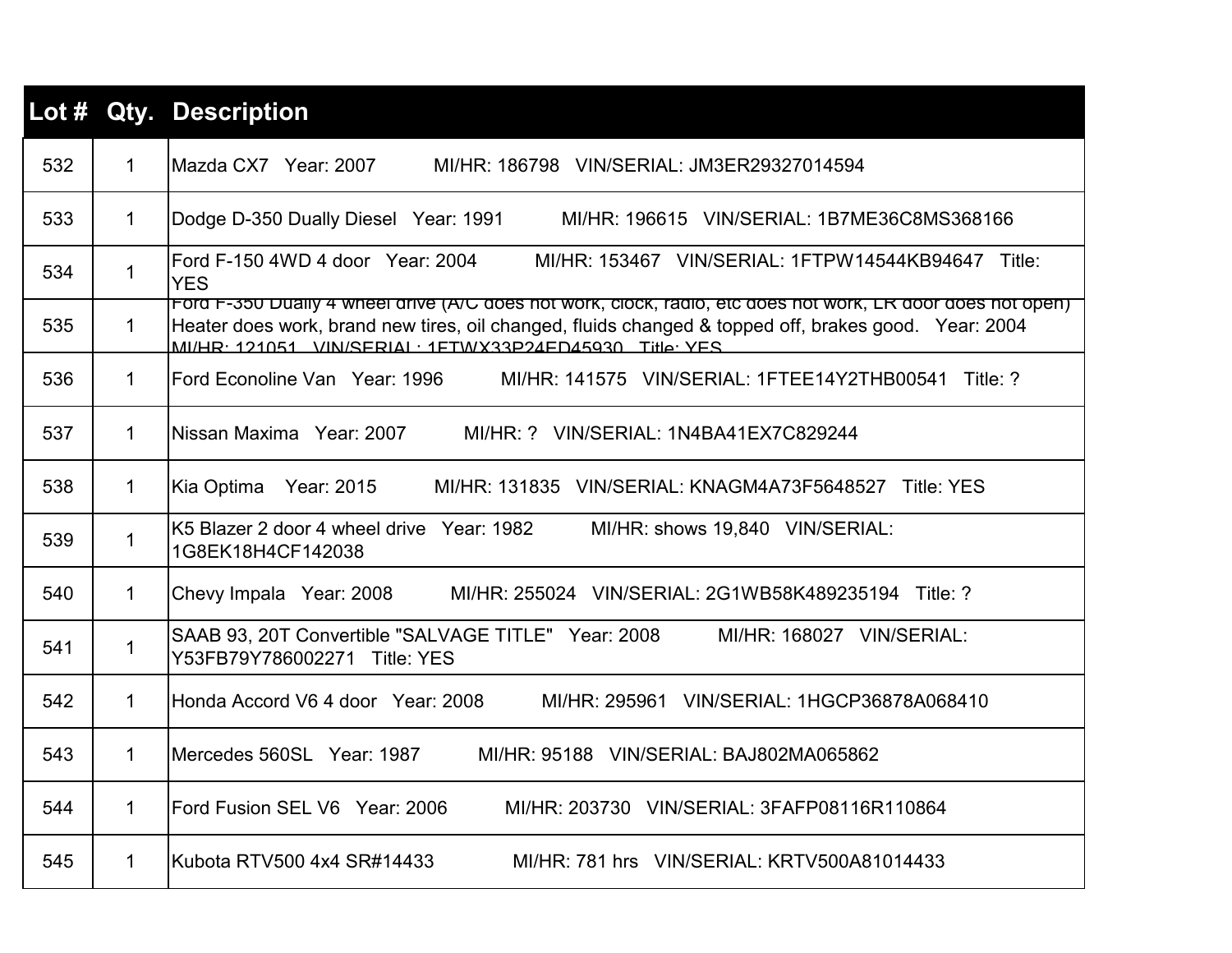|     |              | Lot # Qty. Description                                                             |
|-----|--------------|------------------------------------------------------------------------------------|
| 546 | $\mathbf 1$  | Cadillac DTS Year: 2006<br>MI/HR: 85818 VIN/SERIAL: 1G6KD57Y46U115923              |
| 547 | $\mathbf{1}$ | Ford Excursion 7.3 liter Year: 2001<br>MI/HR: 478625 VIN/SERIAL: 1FMNU40F61EB23579 |
| 548 | $\mathbf{1}$ | Cadillac El Dorado   Year: 1973<br>MI/HR: shows 30,957 VIN/SERIAL: 6L67530430692   |
| 549 | $\mathbf{1}$ | Ford F-250 King Ranch Year: 2004 MI/HR: 291017 VIN/SERIAL: 1FTNW21P54ED75435       |
| 550 | $\mathbf{1}$ | Bass Tracker Boat 16' Evinrude 40 HP Year: 1987                                    |
| 551 | $\mathbf{1}$ | <b>IAPO 210 ACC Hitch Base Unit</b>                                                |
| 552 | $\mathbf{1}$ | <b>APO 210 ACC Hitch Base Unit</b>                                                 |
| 553 | $\mathbf{1}$ | <b>APO 210 ACC Hitch Base Unit</b>                                                 |
| 554 | $\mathbf{1}$ | IAPO 210 ACC Hitch Base Unit                                                       |
| 555 | $\mathbf{1}$ | <b>APO 210 ACC Hitch Base Unit</b>                                                 |
| 556 | $\mathbf 1$  | 4x6 Trailer "NO TITLE"<br>Title: NO                                                |
| 557 | $\mathbf{1}$ | Coleman Wrangler Pop up Truck Camper<br>VIN/SERIAL: 1CLFC79P7CS201174              |
| 558 | 1            | 2 Ring Grain Bin                                                                   |
| 559 | $\mathbf{1}$ | Pop Up Camper Frame 6' x 11' "NO TITLE"<br>Title: NO                               |